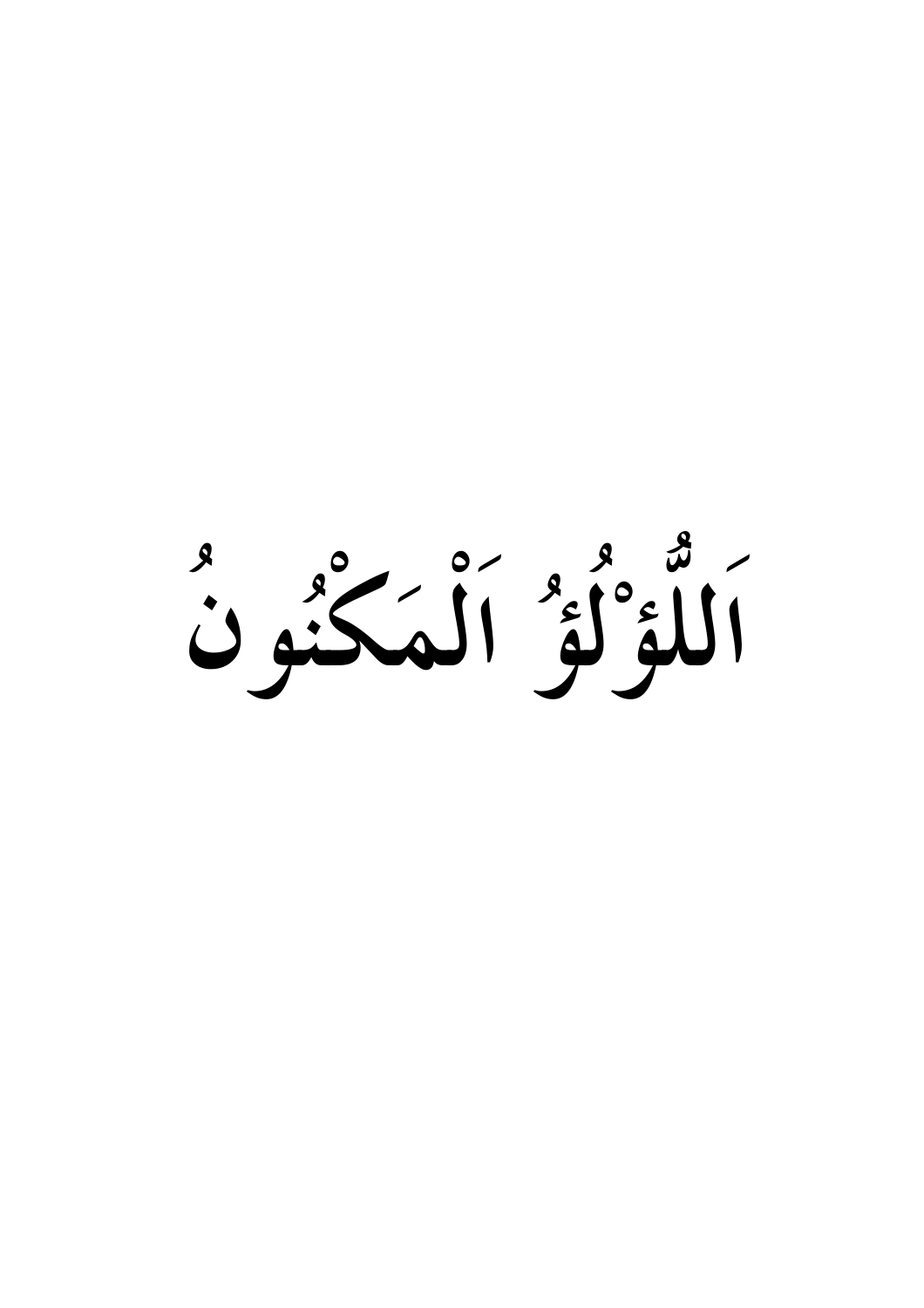



أَلْمُقَدِّمَةُ



أَهَمِّيَّةُ اَلسُّنَّة

وَمَنْزِلَتُهَا منْ الْقُرْآن



## نَشْأَةُ علْمِ اَلْمُصْطَلَح

فَـــافْتَقَرَ اَلـــــرَّاوي إلَـــــى اَللِّرَايَـــــة لــــــيُعْلَمَ اَلْمَــــــوْدُودُ مــــــنْ مَقْبُـــــول وَلَــــبْس إفْـــك اَلْمُحْـــــدَثينَ بالـــــسُّنَن بخدْمَــــة اَلــــــدِّين وَنُـــــصْح الْأُمَّــــــهْ حَتَّــــى صَــــفَتْ نَقيَّــــةً كَمَــــا تَــــرَى

وَإِنَّمَـــــــا طَرِيقُهَـــــــا اَلرِّوَايَـــــــةُ لــــصحَّة اَلْمَـــــرْويٍّ عَـــــنْ الرَّسُـــــول لَــــا ســـــيَّمَا عنْــــــدَ تَظَـــــاهُر اَلْفــــتَن فَقَــــــامَ عنْـــــــدَ ذَلــــــكَ الْأَنَمَّـــــــهْ وَخَلَّــــصُوا صَــــحيحَهَا مـــــنْ مُفْتَــــرَى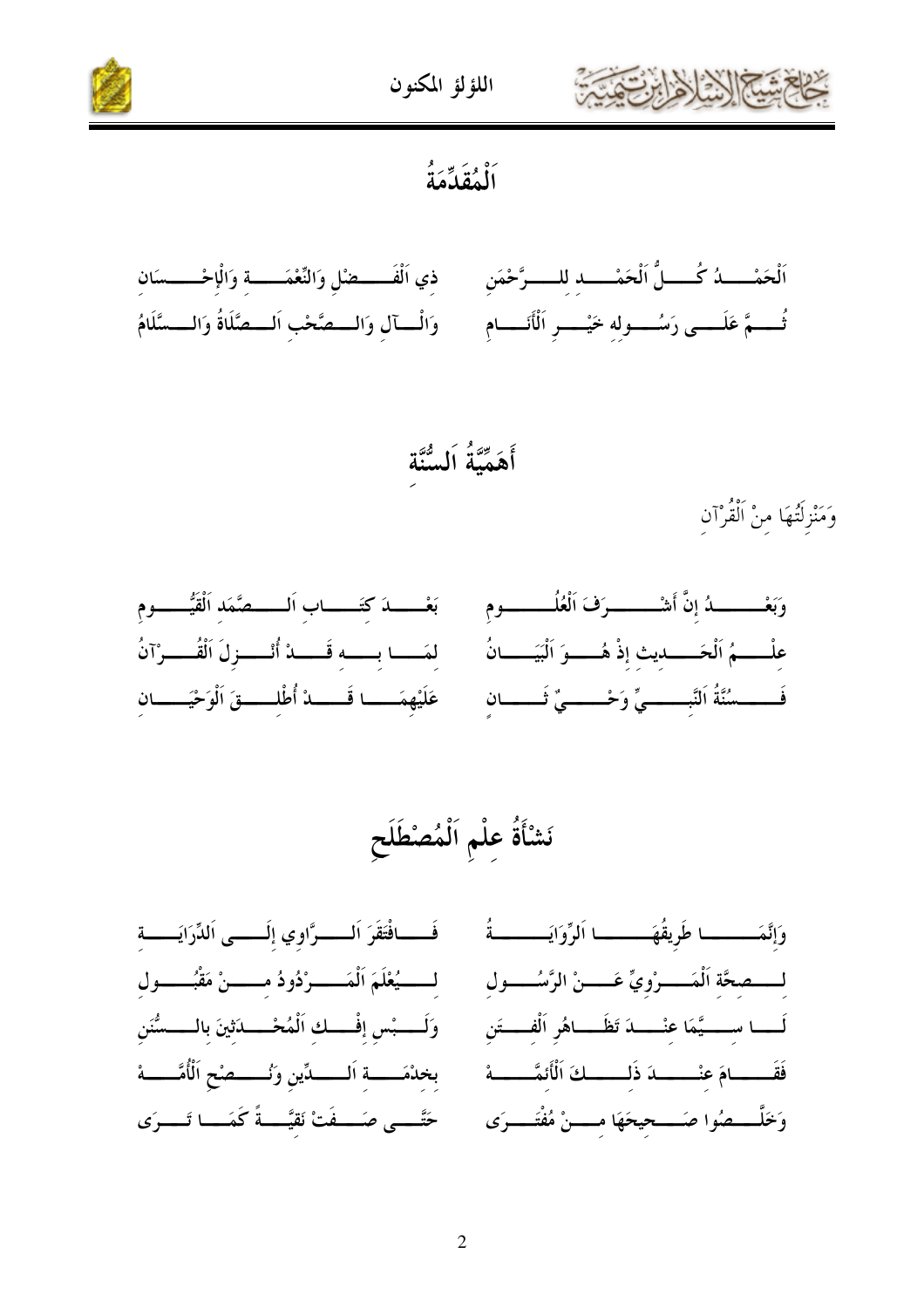



لغَيْــــــــــــرهمْ فَأَصَّـــــــــــلُوا أُصُـــــــــــولاَ ثُـــــــمَّ إلَيْهَـــــــا قَرَّبُـــــــوا الْوُصُـــــــولَا حَيْــثُ عَلَيْهَــا اَلْكُـــلُّ مـــنْهُمْ اصْـــطَلَحْ وَلَقَّبُـــــــــوا ذَاكَ بعلْــــــــم اَلْمُــــــــصْطَلَحْ

فسي حَـــال اَلْإِسْـــنَاد وَحَـــال اَلْمَـــتْن للْمَـــــتْن عَمَّــــنْ قَالَـــــهُ أَوْ فَعَلَـــــهْ مسمنْ الْكَلَـــام وَالْحَـــديث مَــا وَرَدْ كَمَــا أَتَـــى عَـــنْ غَيْـــره كَـــذَا اَلْـــأَثَرْ لحَــــلِّ مَــــا قَــــدْ أَصَّــــلُوهُ جَامعَــــهْ مـــــنْ قَبْـــــل أَنْ نَخُوضَـــــهَا مُفَــــصَّلَهْ عَزِيـــــزٌ فَـــــرْدٌ وَغَرِيـــــبٌ ٱعْتُبــــــرْ ثُسَــمَّ صَــــحِحْ حَـــسَنٌ قَــــدْ قُلِلَـــا وَنَاســـــخٌ قَابَـــــــلَ مَنْـــــــسُوخًا عُـــــــوفْ مُعَلَّــــــــــقٌ وَمُرْسَــــــــــلٌ وَمُعْــــــــــــضَلُ مَوْضُـــــــوعٌ مَتْـــــــرُوكٌ وَمَوْهُـــــــومٌ مُعَــــــلْ وشــــاذٌّ قَابَــــــلَ مَحْفُوظًـــــا لَهُــــــمْ مُــــصَحَّفٌ مُحَــــرَّفٌ قَــــدْ اُكْتُـــــبْ مُخْــــتَلطٌ سَــــيِّىُ حفْــــظ انْتُقــــــدْ

وَزَادَ مَـــــنْ جَـــــا بَعْـــــدَهُمْ عَلَيْهَـــــا وَكُــــلٌ بَحْـــث أَهْــــل هَــــذَا اَلْفَــــنِّ عَنَـــوْا بِالْإِسْــــنَاد اَلطَّرِيــــقَ اَلْمُوَصِّــــلَهْ وَالْمَــــّْنُ مَــــا إِلَيْــــه يَنْتَهــــى اَلــــسَّنَدْ عَـــنْ اَلنَّبــــىٍّ وَقَــــدْ يَقُولُــــونَ اَلْخَبَــــرْ وَهَـــاك تَلْخــــيصُ أُصُـــول نَافعَـــهْ وَلْــــتُحْفَظَ اَلْــــأَنْوَاعُ منْـــــهُ مُجْمَلَـــــهْ قُـــــــــــلْ مُتَـــــــــــوَاترٌ وَآحَـــــــــادٌ شُــــــــــهرْ مُتَــــــابعٌ وَشَـــــــاهدٌ لَـــــــهُ انْجَلَـــــــى وَمُحْكَــــــــمٌ مُعَــــــــارَضٌ وَمُخْتَلـــــــفْ وَالسوَّاجحُ اَلْمَرْجُسوحُ ثُسمَّ اَلْمُسْشْكَلُ مُنْقَطَــــعٌ مُـــــدَلَّسٌ قَــــدْ احْتَمَـــــلْ وَمُنْكَــــــــــوٌ مُقَابـــــــــــــلٌ مَعْـــــــــــوُوفَهُمْ مُــــــــدْرَجٌ مَقْلُــــــــوبٌ مَزيـــــــدٌ مُـــــــضْطَّربْ مَجْهُـــــولُ عَــــيْن ثُـــــمَّ مَـــــسْتُورٌ وُجــــــدْ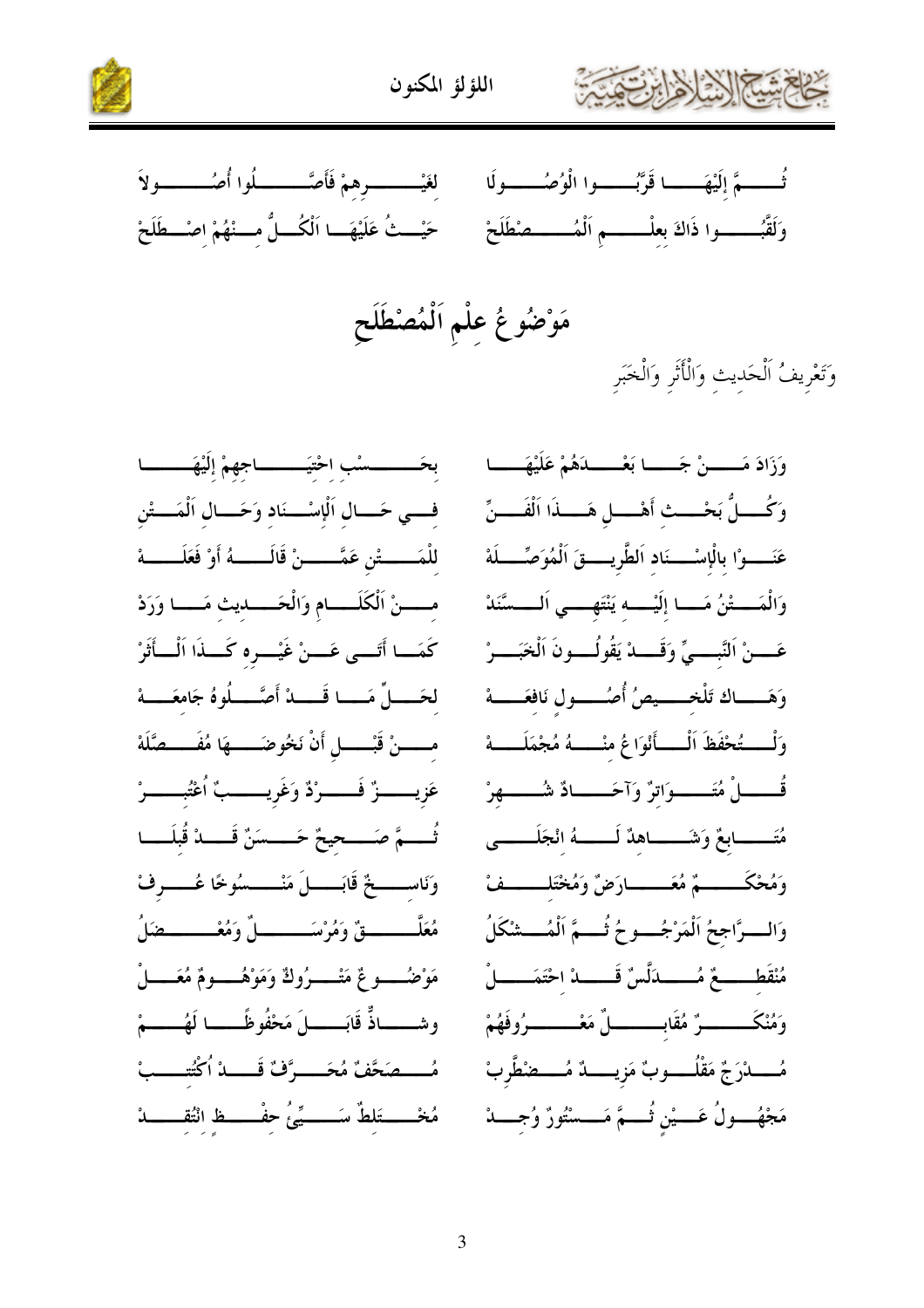



وَمُــــــسْنَدٌ مُتَّـــــــصلٌ قَــــــدْ ثَبَتَــــــا وَطَبَقَـــــــاتهمْ وَمَـــــــنْ يَلـــــــــيهمْ تَسْصَافُحٌ كَسِذَا التِّسْسَاوِي لَسَا جَسَدَلْ عَـــــنْ اَلْأَصَـــــاغر وَبعَكْـــــس يَكْتُـــــرُ وَإِخْـــوَةٌ وَالْــــأَحَوَاتُ قَــــدْ فُهِــــمْ أَلْقَـــــــــابُهُمْ أَنْـــــــــسَابُهُمْ للاعْتنَـــــــــا مُؤْتَلِّــفٌ مُخْتَلِّــفٌ قَــــدْ سُـــــجِّلُوا جَـــــوْحٌ وَتَعْــــــــديلٌ وَأَقْــــــسَامُ الْوَلَـــــا وُحْــــــدَانُهُمْ وَسَــــــبَبُ اَلْحَــــــديث وَأَدَبُ اَلطَّالِـــــب وَالــــــشَّيْخِ مَعَـــــا سَــــمَاعُهُ إسْــــمَاعُهُ اَلرِّحْلَــــةُ لَــــهْ يُــــشْهَرُ منْــــهُ وَالْجَميـــــعُ قُــــسِّمَا فسي السنَّظْمِ إجْمَسالاً وَتَفْسطيلاً فَعسهْ جهَـــــــات تَقْـــــــــسيمَاته مُحَــــــــرِّرًا لَعَلَّـــــــــــهُ يَحْلُـــــــــــو إذَا تَقَــــــــــوَّرَا

مَرْفُـــــوعٌ مَوْقُــــــوفٌ وَمَقْطُــــــوعٌ أَتَــــــى مَعْرِفَـــــــةُ اَلـــــــصَّحْب وَتَــــــــابعيهمْ عَــــال وَنَـــــازلٌ وفَــــاقٌ وبَـــــدَلْ وَسَــــــابقٌ وَلَــــــاحقٌ أَكَــــــابرُ أَقْـــــــرَانُهُمْ ثُــــــــمَّ مُـــــــــدَبَّجٌ عُلــــــــمْ وَصِــــيَغُ الْـــأَدَا وَالْأَسْـــمَا وَالْكُتَــــى مُتَّف\_\_\_\_قٌ مُفْتَــــــــــــوقٌ وَالْمُهْمَـــــــــــلُ مُـــــــــشَبَّةٌ وَالطَّبَقَـــــــــات بَالْوَلَـــــــــا ســــــنُّ تَحَمُّـــــــل مَــــــعَ اَلتَّحْـــــــديث كَــــــذَا تَـــــــوَارِيخُ اَلْمُتُــــــون جَمْعًـــــا كتَابَــــــــةُ اَلْحَـــــــــديث والمُقَابَلـــــــــــهْ وَسَـــــأُعيدُ اَلْكُــــــلَّ فــــــي مَوَاضـــــــعه مُبَيَّنَـــــــــا أَنْوَاعَـــــــــهُ مُعْتَبــــــــــرًا فَلَـــــا يُملَّنَّــــــكَ مَـــــا تَكَــــــرَّرَا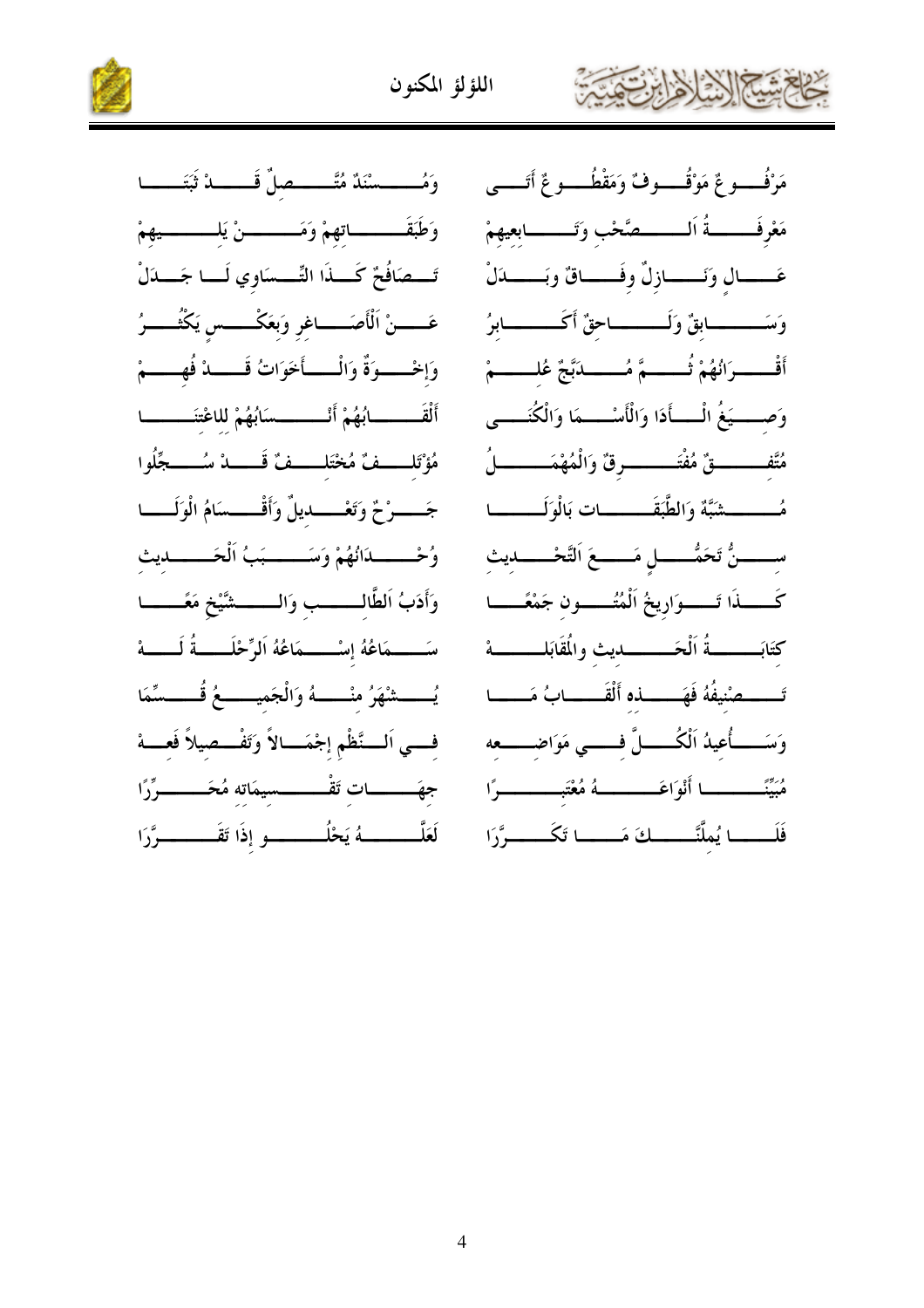





ٱلْمُتَوَاتِرُ

قَــــــــدْ قَـــــــسَّمُوا اَلْأَخْبَــــــــارَ بالتِّبْيَــــــــان اعْلَــــمْ بِــــأَنَّ أَهْــــلَ هَـــــذَا اَلــــشَّان بنَظَـــــــر بَــــــــــلْ بالــــــــــضَّرُورَة انْجَلَـــــــا لمسمذي تَسموَاتُو يُفيسمدُ اَلْعلْمسمَ لَمسا أَحَالَــــــت اَلْعَــــــادَةُ أَنْ يَخْتَلفُـــــــوا وَهْـــــوَ اَلْــــــــــــني جَمْـــــــعٌ رَوَاهُ اتَّفَقُــــــوا مـــــنْ ابْتـــــــدَاء اَلْإِسْــــــنَاد لانْتهَـــــاء عَــــــنْ مــــــثْلهمْ رَوَوْا بلَــــــا امْتـــــــرَاء مَحْضِ اقْتـــضَاء اَلْعَقْـــل وَانْـــضَافَ إلَـــى وَاسْــــتَنَدَ انْتهَـــاؤُهُمْ للْحــــسِّ لَـــا إفَــادَةُ اَلْعلْــــمِ اَلْيَقينـــــيِّ لَـــا مــــرَا ذَلـــــكَ أَنْ يَـــــصْحَبَ ذَاكَ اَلْخَبَــــــرَا فَقَــــدْ يَجـــــىءُ فـــــى لَفْظــــه اَلتَّــــوَاتُرُ وَجَــاءَ فـــى مَعْنَــاهُ وَهْـــوَ اَلْـــأَكْثَرُ أَمَّــا اَلْقُـــوْآنُ فَهْــوَ قَـــدْ تَــوَاتَرَا لَفْظَـــا وَمَعْنَــــى كُلُّــــهُ لَـــا يُمْتَــــرَى

أَقْسَامُ خَبَرِ اَلْآحَاد

وَتَعْرِيف اَلْمَشْهُور

كَـــذَا عَزِيــــزٌ ثُــــمَّ فَـــرْدٌ قَـــدْ ظَهَـــرْ وَالثَّـــــان آحَـــــادٌ فَمنْــــــهُ مَـــــا اشْـــــتَهَرْ مسسنْ فَوْقْهَــا فَـــذَاكَ مَـــشْهُورٌ رَأَوْا فَــــإنْ أَتَـــــى مـــــنْ طُـــــرُق ثَلَـــــاث أَوْ وَحَيْـــثُ عَمَّــتْ شُـــهْرَةٌ كُـــلَّ اَلـــسَّنَد فَالْمُـــــــسْتَفيضُ عنْــــــــدَهُمْ بـــــــدُون رَدِّ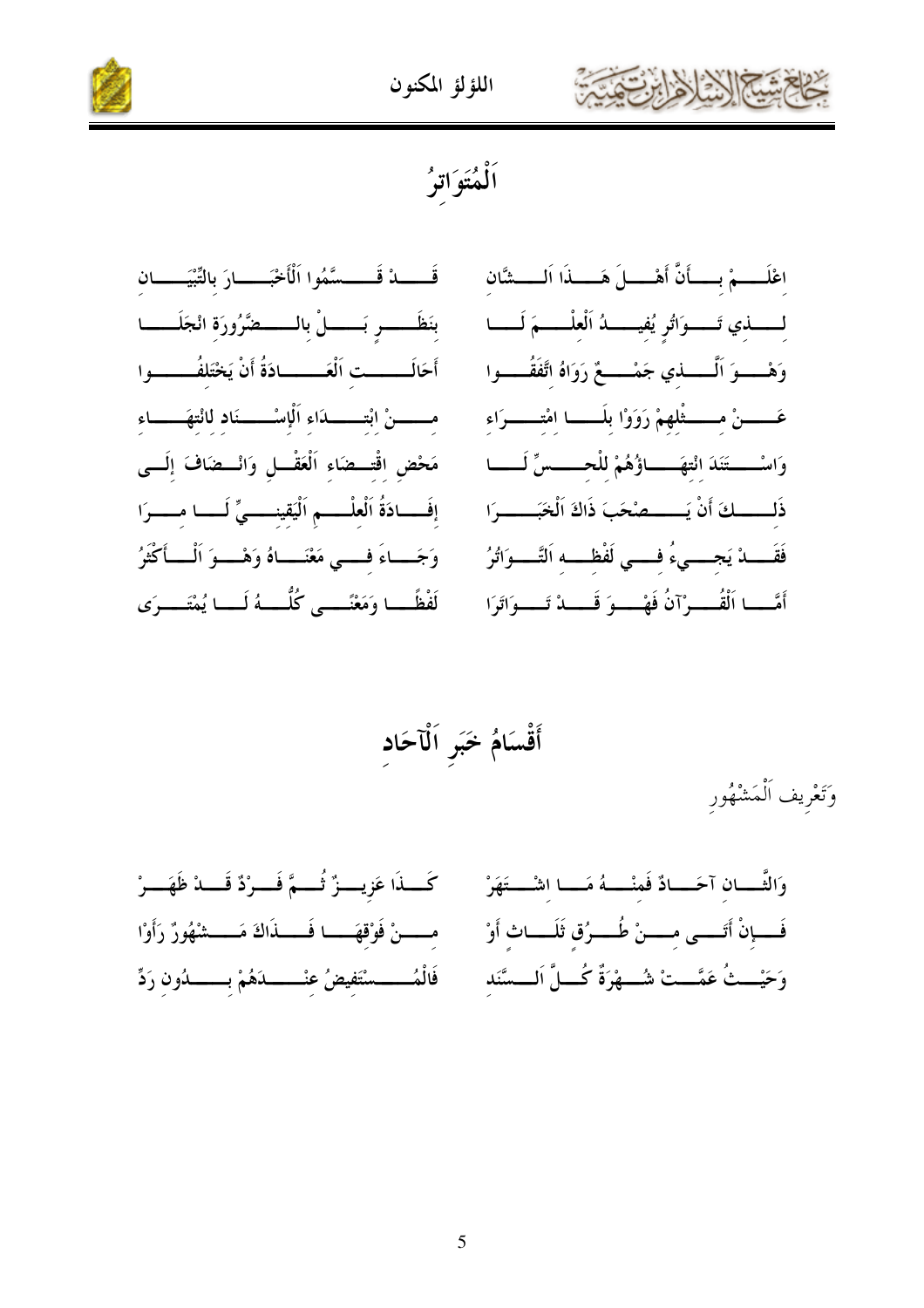



### اَلْعَزِيزُ وَالْغَرِيبُ

فَهُـــوَ اَلْعَزِيـــوْ فَـــافْهَمَنْ تِيَـــان فَـــالْفَرْدُ مُطْلَقَــــــا وَنــــــسْبِيًّا غَــــــدَا عَـــنْ اَلنَّبــــىِّ عَــــنْ سَــــائر اَلْأَصْــــحَاب وَبِالْغَرِيـــــب عنْـــــدَهُمْ قَــــدْ عُرِفَــــا أَرْبَعَــــةُ أَنْــــوَاعٍ فَــــرْد فَاعْـــــدُد وَمنْـــهُ مَـــا فـــي اَلــــسَّنْد اَلتَّفَــــرُّدُ وَلَـــمْ نَجـــدْ غَرِيـــبَ مَـــتْنِ لَـــا سَـــنَدْ كَــــــــذَا بـــــــــرَاو أَوْ بمــــــــصْر حَقَّقَـــــــهُ

وَمَــــا عَـــــنْ اثْنَـــــيْن رَوَاهُ اثْنَــــــان وَمَـــا بــــه اَلْوَاحـــــدُ قَــــدْ تَفَــــرَّدَا فَــــالْمُطْلَقُ الْفَـــــوْدُ بــــــه اَلـــــصَّحَابي وَغَيْـــــرُهُ اَلنِّــــــسْبيُّ مــــــنْ دُونِ خَفَـــــا وَباعْتبَــــــــار مَوْضــــــــــع اَلتَّفَــــــــوُّد فَمنْـــــــهُ فَــــــرْدٌ مَتْنُــــــــهُ وَالــــــسَّنَدُ وَفَسِرْدٌ بَعْسِصُ اَلْمَسِتْنِ أَوْ بَعْسِصُ السِسَّنَدْ وَقَيَّـــــــــدُوا اَلنِّـــــــــسْبيَّ أَيْــــــــضًا بثقَــــــــهْ

لخَبَـــــو اَلْآحَـــــاد كَــــانَ عَاضــــــدًا وَاشْــــــــــــــــُّهرَ اَلْعَزِيــــــــــــــــــزُ دُونَ رَدٍّ وَكَـــــشْفُهُ باللاعْتبَـــــار قَـــــــدْ ظَهَــــــرْ طُـــرُقَ اَلْحَـــــديث ثُـــــمَّ إيَّـــــاهُ اعْتَبَـــــرْ مَعَـــــــــــاجم وَمــــــــــنْ مَـــــــــسَانيدَ فَــــــــدَنْ عَــــنْ ذَا اَلـــــصَّحَابيِّ آخَــــرُ مُتَابَعَــــهْ أَوْ شَــــــيْخه فَــــــصَاعدًا فَقَاصـــــــرَهْ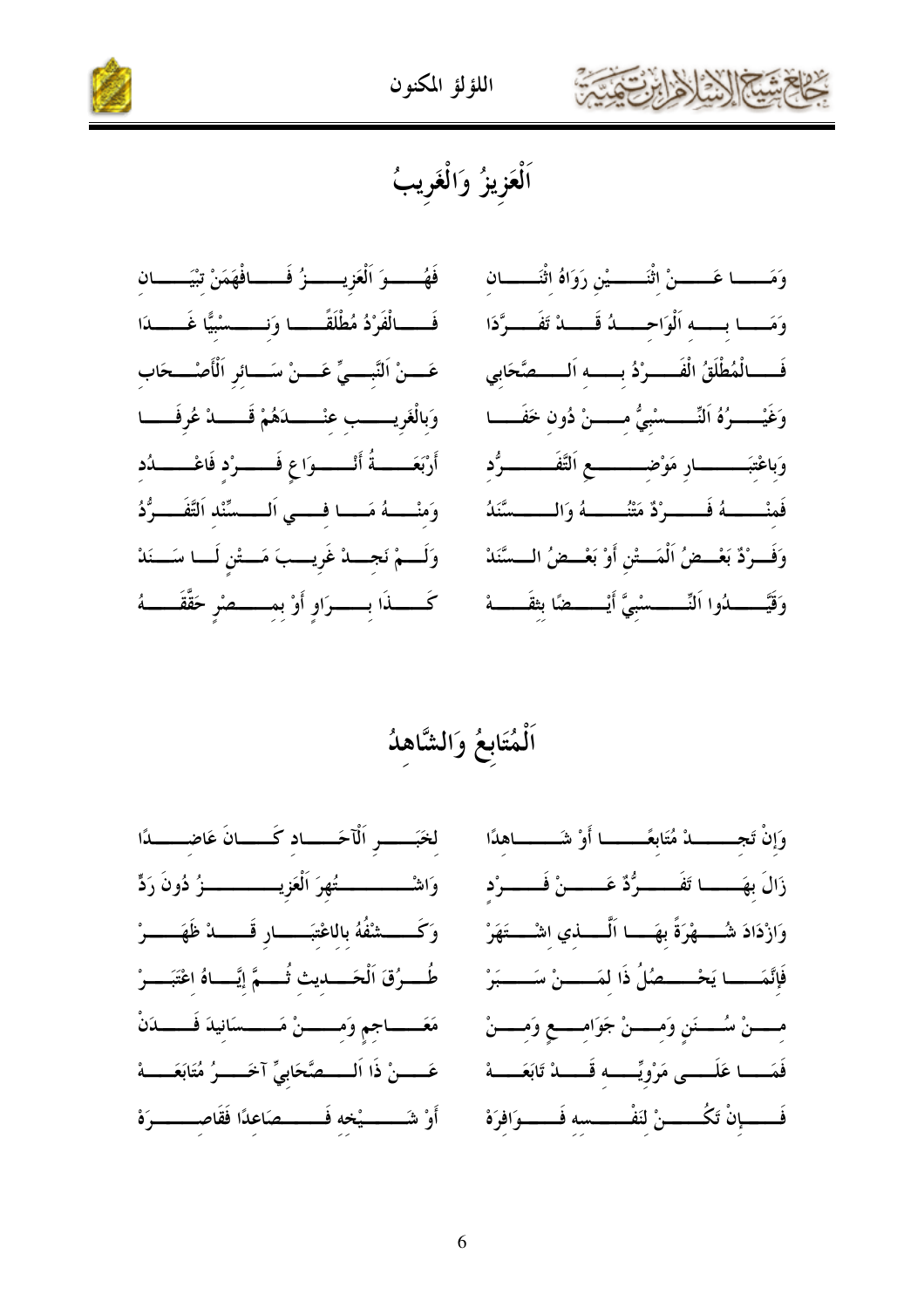



ذَاكَ اَلــــــصَّحَابيٍّ فَــــــشَاهدٌ سَــــــوَا لَكنَّمَـــــا مَرْتَبَـــــةُ اَلثَّـــــاني أَحَــــطّ عنْــــــــــــدَ ثُبُوتـــــــــــه فَبَعْـــــــــدَ اَلنَّظَـــــــــر قَبُولُـــــــــهُ وَالــــــــرَّدُّ وَالتَّوَقُّــــــــفُ وَالْكَذبُ أَصْلُ اَلرَّدِّ يَــا مَــنْ قَـــدْ عَقَـــلْ بَيَانــــــــــــــــــــــ الْقَرَائن انْجَلَــــــــــــا

وَمَــا لَـــهُ يَـــشْهَدُ مَـــتْنٌ عَـــنْ ســـوَى فــى اَللَّفْــظ وَالْمَعْنَـــى أَوْ اَلْمَعْنَـــى فَقَــطْ وَهْـــوَ يُفيــــدُ الْعلْــــمَ أَعْنــــى اَلنَّظَـــري ثَلَاثَــــــةُ أَحْكَــــــام نَقْــــــل تُعْــــــرَفُ وَالْأَصْلُ فسي الْقَبُسول صسدْقُ مَسنْ نَقَسلْ وَللْتَبِــاس اَلْحَـــالِ قَـــفْ فِيـــهِ إِلَـــى

### أَقْسَامُ اَلْمَقْبُول



وَتَــــمَّ ضَــــبْطُ اَلْكُـــالِّ للْمَنْقُـــول فَمَـــا رَوَى اَلْعَــــدْلُ عَــــنْ اَلْعُــــدُول مُتَّــــصلاً وَلَــــمْ يَــــشذَّ أَوْ يُعَـــــلْ فَهُــوَ لذَاتــه صَـــحيحٌ قَـــدْ حَـــصَلْ وَالْعَـــدْلُ مَــــنْ يَلْــــزَمُ تُقَــــى اَلْخَلَّـــاق مُجْتَنبًــــــا مَــــــسَاوئَ اَلْأَخْلَـــــاق فَالْــــأَوَّلُ اَلْـــــذي مَتَــــى يَــــسْمَعُهُ لَــــمْ وَالسَّـــضَّبْطُ ضَــــبْطَان بـــــصَدْر وَقَلَـــــمْ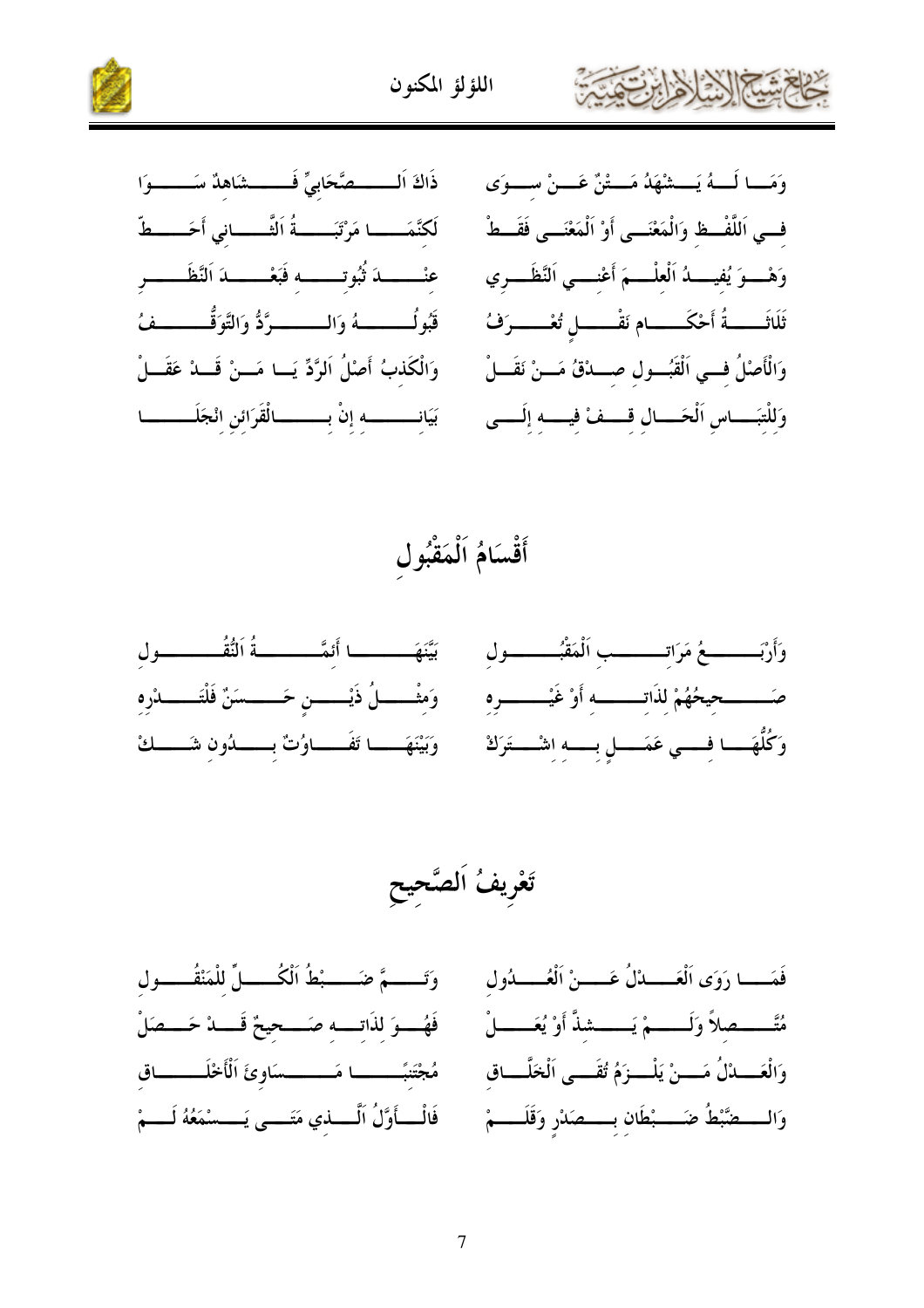

مَرَاتبُ اَلصَّحِيحِ وَالْجَزْمُ بِأَصَحِّ اَلْأَسَانِيد

بحَـــــسْب اَلْمُوجـــــب للتَّـــــصْحيح وَقَــــدْ تَفَــــاوَتْ رُتَــــبُ اَلــــصَّحِح أَصَـــــعُ سُـــــنَّة لأَهْـــــل اَلْبَلَــــــد مــــنْ أَجْــــل ذَا قَــــالُوا أَصَـــــحُّ سَــــنَد وَمَـــا رَوَى اَلــــشَيْخَان فيـــــه قَــــدِّمُوا تُــــــمَّ اَلْبُخَـــــــاريُّ يَليــــــــه مُـــــــسْلمُ شَــرْط اَلْبُخَـــاريٍّ شَــرْطُ مُـــسْلم تَلَـــا فَمَــــا عَلَــــى شَــــرْطهمَا فَمَــــا عَلَــــى

مَعْنَى قَوْلهمْ عَلَى شَرْط اَلشَّيْخَيْن

يَعْنُــــــونَ أَنْ يُنْقَــــــلَ عَــــــنْ رجَــــــال ۚ \_\_\_ قَــــــدْ نُقلَــــــا لَهُــــــمْ مَـــــعَ اتّــــــصَال

اَلْحَسَنُ لذَاته وَالصَّحيحُ لغَيْره وَزِيَادَةُ اَلثَّقَة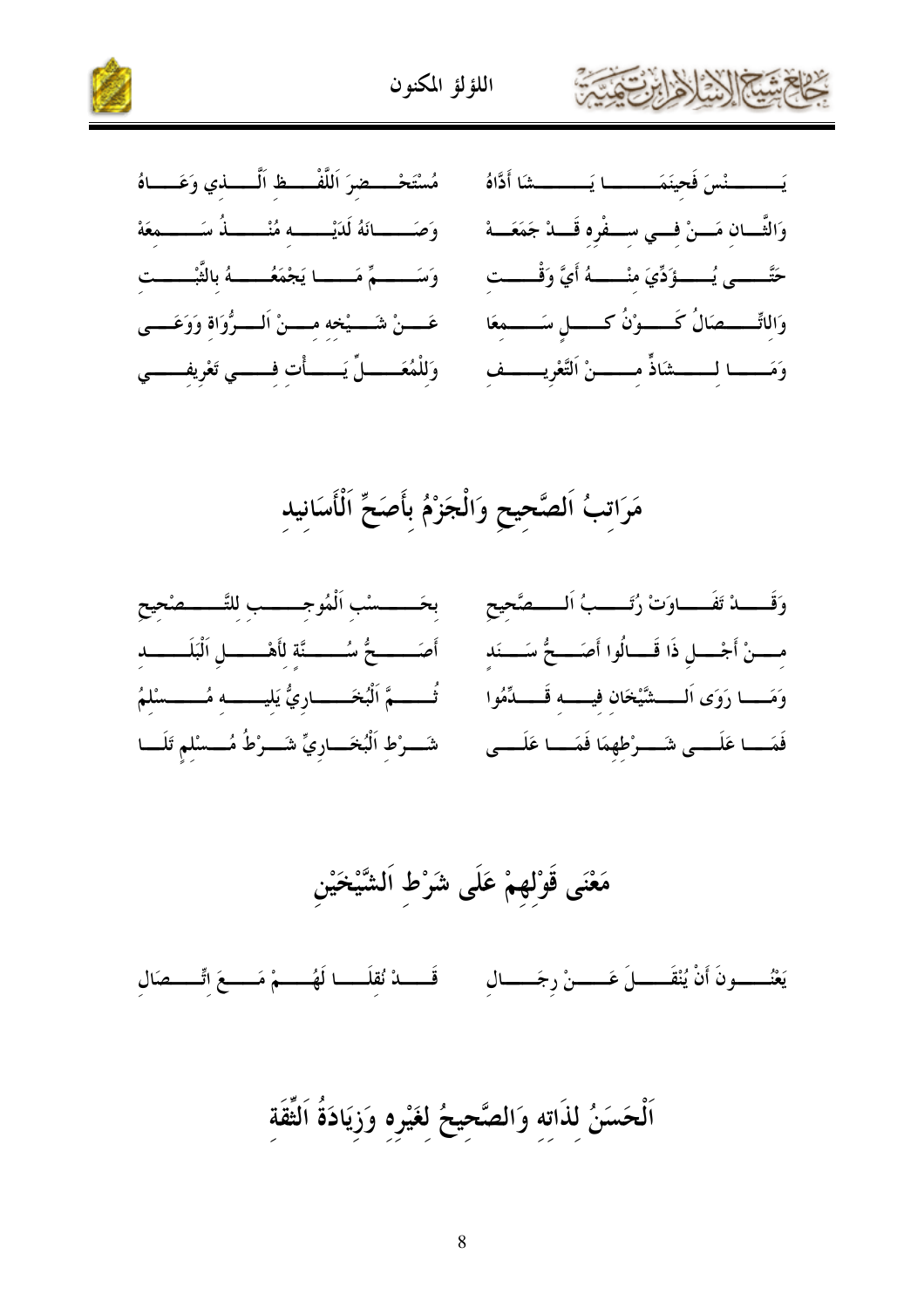

اَلْحَسَنُ لَغَيْرِه

وَالْمُرْسَلُ اَلْخَفِيُّ وَمَنْ فسى اَلْحِفْظْ سَــا فَحَــــــــسَنٌ لغَيْـــــــــــره فَـــــــــاعْتَبِرَهْ أَحْــــسَنَهْ لَيْـــــسُوا ثُبُوتَـــــهُ عَنَــــوْا وَأَنَّـــــهُ أَقَـــــلٌ ضَـــــعْفًا وَأَخَــــفْ بَــــــلْ اشْــــــترَاطُ ذَاكَ بِدْعَـــــةٌ تُـــــرَدْ إِلَـــــى مُعَـــــارَضِ وَمُحْكَــــــمِ اِسْــــــتَقَلْ

وَمَـــا رَوَى اَلْمَـــسْتُورُ أَوْ مَـــنْ دَلَّـــسَا عنْــــدَ اجْتمَـــاعِ اَلطَّــــرُق اَلْمُعْتَبَــــرَهْ وَقَــــوْلُهُمْ أَصَـــــحُّ شَـــــىْء فيـــــه أَوْ بَــــلْ زَعَمُــــوا أَشْــــبَهُ شَــــىْء وَأَشَـــفْ وَلَــــيْسَ فــــى اَلْقُبُـــــول شَــــرْطًا الْعَــــدَدْ وَيُقْــسَمُ اَلْمَقْبُـــولُ مــــنْ حَيْـــثُ الْعَمَـــلْ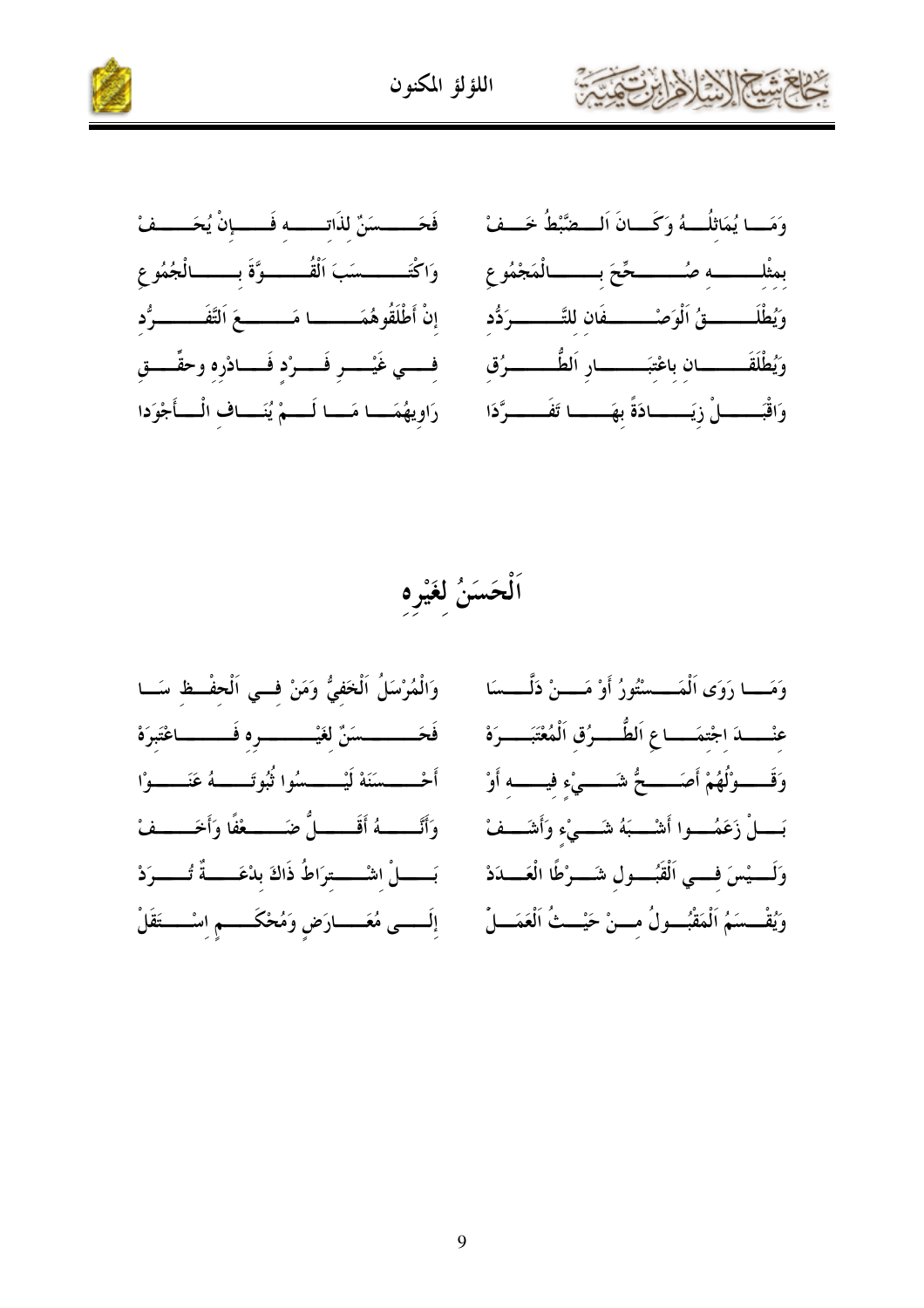



### الْمُحْكَمُ وَالْمُعَارَضُ

نَسْصٌ كَمِثْلِسْسِه بِحَسِسِيْتُ نَاقَسِصْسَـهْ عـــــن النَّبـــــى ثَابتـــــةٌ صَرِيـــحَـــــهْ لأَيِّ قَسُوْلُ كَسْسَانَ مَسْسَنْ أَيِّ أَحَسْسَسْهْ بَيْنَـــهُمَا الْجَـــــمْعُ فَــقَـــــا تَعَيَـــُّنـــــاً تَسَرْكَ لَمَأْمُسُورِ إِلَــي النَّـــــــدْبِ اصْسَـرِف بحــلٍّ إِتْيـــَـــــان وَحَــــظْرِ الْتــفَــــى والْمُطَـلَــقَ احْملْــهُ علــى مــا قُيِّــــدَا بَــــــــلْ بَيْــــــــنَ مَدْلُولَيْـــهمَــــــا فـــألِّف مَــا أَمْكَـــــنَ الجَمْـــعُ بوَجْــه يُرْتَـــــضَى عُيِّــــــــنَ نَـــسْـــــخُ حُكْمــــــه بالْــآخر أَوْ صَحْبِـــه ثُــــــمَّ بتَــــاريخ فَــــع بنَاســخ لكــــــنْ علَــــــى النَّاســــــخ دَلِّ فَـــــأَرْجَــــــحُ النَّـــصَّيْـــــــن فَلْيُقَـــــــــــدَّم نَاقِلُـــهُ أَجَـــــــــلُّ عنْـــــــدَ مَـــــــــنْ رَوَوْا وَمَــنْ نَفَى قَــــــــــدِّمْ عَلَيْـــــــه الْمُثْبَتَــــــا وَقَـــــدِّم الْمَنْطُـــــوقَ عَـــــنْ مَفْهُـــــوم فسى شأْنه حَتّى عَلَــى الْحَـــــقِّ تَقـــــفْ نَسطًا فَسسانَّ بَعْسطَهَسا بِعْسطاً يَسشُسلاّ

فَسَالُحْكَمُ النَّسْصُّ الَّـــــــــذي مَـــا عَارَضَـــة فَمَـــــنْ أَتــتْــــــهُ سُــــــنَّةٌ صَحــيحَـــــهْ فَمَــا لَـــهُ عَنْهَـــــا عُــــــدُولٌ الأَبَـــــــــدُّ وَغَيْــــــــــوُهُ مَعـــــــــارَضٌ إِنْ أَمْكَـــَــــــا كَــالْأَمْرِ إنْ عُـــورضَ بــــــالْجَوَازِ فــــــي وَمشْــــلُهُ النَّـــهْىُ لكُـــــــــوْه صُـــوفْـــــَا وَالْحُسْصُصْ بِمَا خَسْسْصٌ عُمُومًــا وَرَدَا وَهَكَــذَا فَــاجْمــــــَعْ بِلَــا تَعَــــســف وَلَــا يَجَـــــــُوزُ رَدُّكَ الْمُعَارَضَــــــــــا وَحَــيْتُ لَـــمْ يُمْكَـــــنْ وَسَـــــابقٌ دُري ويُعْسَرَفُ التَّسْسَمُّ بِتَسْسَمِّ الْسَشَّارِ عِ وَلَيْــسَ اللجْمَــاعُ عَلَى تَـــــوْك العَمَـــــلْ وَعِنْـــــدَ فَقْـــــد الْعِلْــــــم بـــــــالْمُقدَّم كَكَوْنِــــه أَشْـــــــهَرَ أَوْ أَصَــــــــحَّ أَوْ أَوْ حُكْمُــــــهُ فيمَـــنْ رَوَاهُ قَــــــــــدْ أَتَـــى كَــذَاكَ مَــا خَــصَّ عَلَـــــى الْعُمُـــــوم إنْ لَـــمْ تَجــــدْ مــــنْ هَــــذه شَـــيئًا فَقـــفْ وَدُونَ بُرْهَـــــان بنَـــــصٍّ لَـــا تَــــــــرُدّ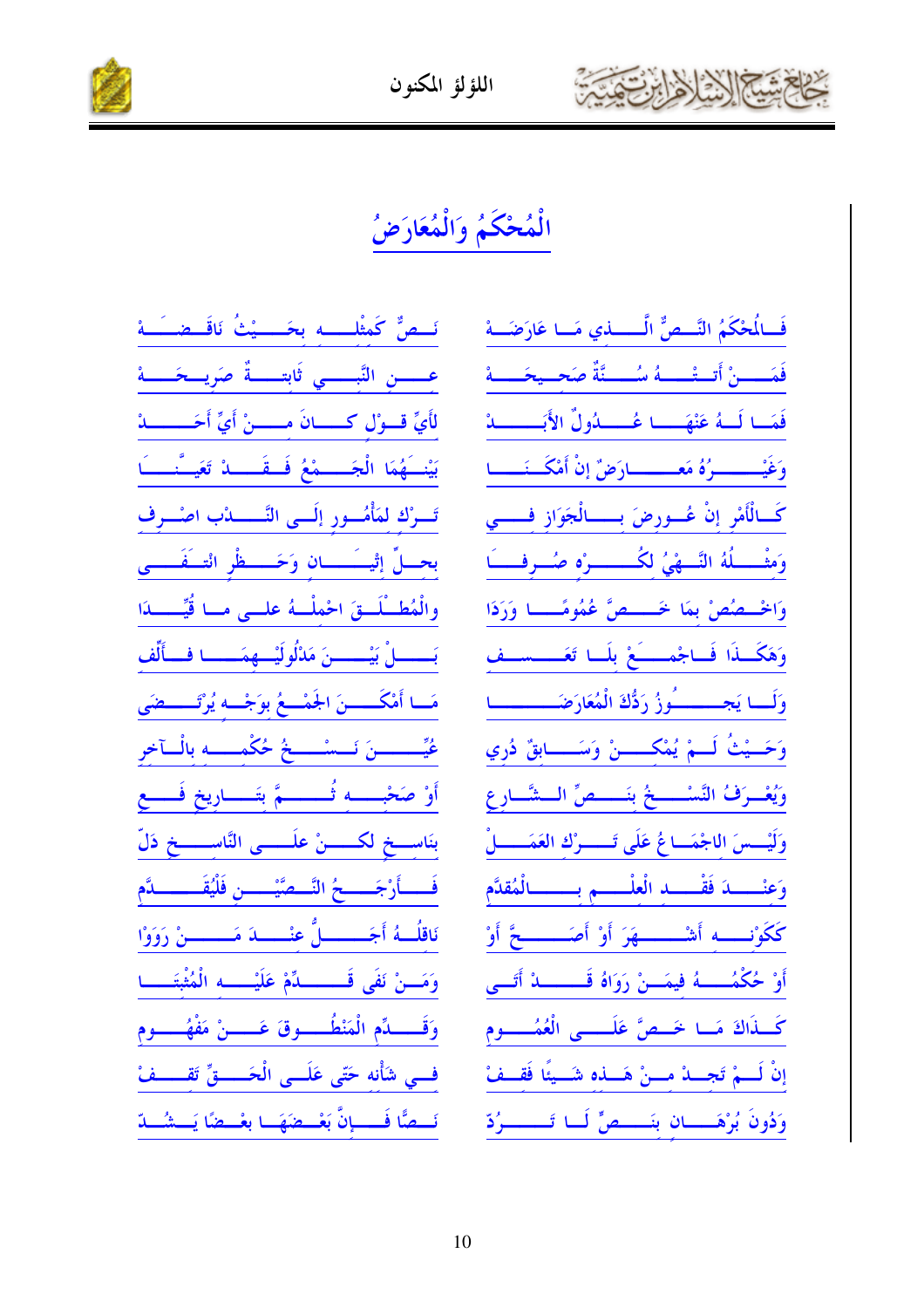



|  |  | وَلَا تُسِسِيءُ الظَـنَّ بِالْـشَّـرْعِ وَلَــا * تُحَــكِّمَنَّ العَقْـــــلَ فِيمَـــا تُـــقِلَا               |  |  |
|--|--|-------------------------------------------------------------------------------------------------------------------|--|--|
|  |  | إِيَّـــــاكَ والْقَــــولَ عَلَـــــــى الله بلَـــا مع علـــــم فَلَــا أَعْظَـــــــمَ مِنْــــــــهُ زَللَــا |  |  |

# الْمَرْدُودُ وَأَسْبَابُ الرَّدِّ وَبَيَانُ الْخَبَرِ الْمَوْضُوعِ

| وَكُلَّمَــا شَـــــوْطَ الْقُبُــــــول فَــقَــــدَا     |
|------------------------------------------------------------|
| وَالطَّعْنُ في الرَّاوِي وَسَــقْطٌ فــي الــسَّنَدْ       |
| وَجُمْلَةُ الْأَسْبَــــــاب منْهَــــــا تُحْـــــصَـــرُ |
| فَخَمْــسَــةٌ تَـــخْــــرُجُ بِالْــعَــدَالَــــةِ      |
| فَسَنَاكَ مَوْضُوعٌ وَمَـــــنْ بِـــــهِ اتُّــــــهِمْ   |
| وَمَــنَ عَلَــى النَّبـــــى تَعَمُّــدًا كَـــــذَبْ     |
| ومَسنْ يُحسدِّثْ بِحَسدِيسستِ يَعْسلَسسمُ                  |

| فَهْـــوَ مــنَ الْمَــرْدُود لَــــنْ يُعْتَمَـــدَا           |  |
|-----------------------------------------------------------------|--|
| ضـــــــدًان للْقَبُــــــول أَصْـــــــلَان لــــوَدّ          |  |
| خَمْــسَــةَ عَـــشْرَ فَـــــادْر مَــا أُسَــطِّرُ            |  |
| أَسْوَؤُهَــــا الْكَـــذْبُ بلَـــا مَحَـــــالَة              |  |
| وَلَـــمْ يَبــــــنْ عَنْــــــهُ فَمَتْـــرُوكٌ وُســـمْ      |  |
| فَلْيَرْتَــــــــد الْمَقْعَـــدَ مـــــــنْ ذَات لَهَـــبْ    |  |
| تَكْذِيبَــــهُ عَلَيْــــــــه منْـــــــهُ قـــــــــــشـــمُ |  |

# حُكْمُ خَبَرِ الْفَاسقِ وَالْمُبْتَدِعِ

| وَالثَّالِــثُ الْفـــسْــقُ بــــــدُون الْمُعْتَقَـــدْ     | وَالرَّابِــــــعُ البِدْعَـــةُ عِنْــــــدَ مَـــنْ نَقَـــدْ |
|---------------------------------------------------------------|-----------------------------------------------------------------|
| فَمَــــا رَوَاهُ فَـــــاسِقٌ فَقَـــــــاْ دَخَــــالْ      | فِسِي مُنْكَسِرِ فِسِي رَأْيِ بَعْسِضٍ مَسنْ نَقَسلْ            |
| وَفِسْسِي قَبُسْسُولِ خَبَسْسِرِ الْمُبْتَـسْسَدِع            | خُــــــلَاصَةُ الْبَـــــــحْثِ سَــــأَمْلِيهِ فَــــــعِ     |
| مَـــنْ لَــــــمْ تَكُــــــنْ بلْعَتُـــهُ مُكَفِّـــــرَهْ | وَلَيْـــسسَ دَاعِيًــا لَهَـــا فَـاعْتَبـــــرَهْ             |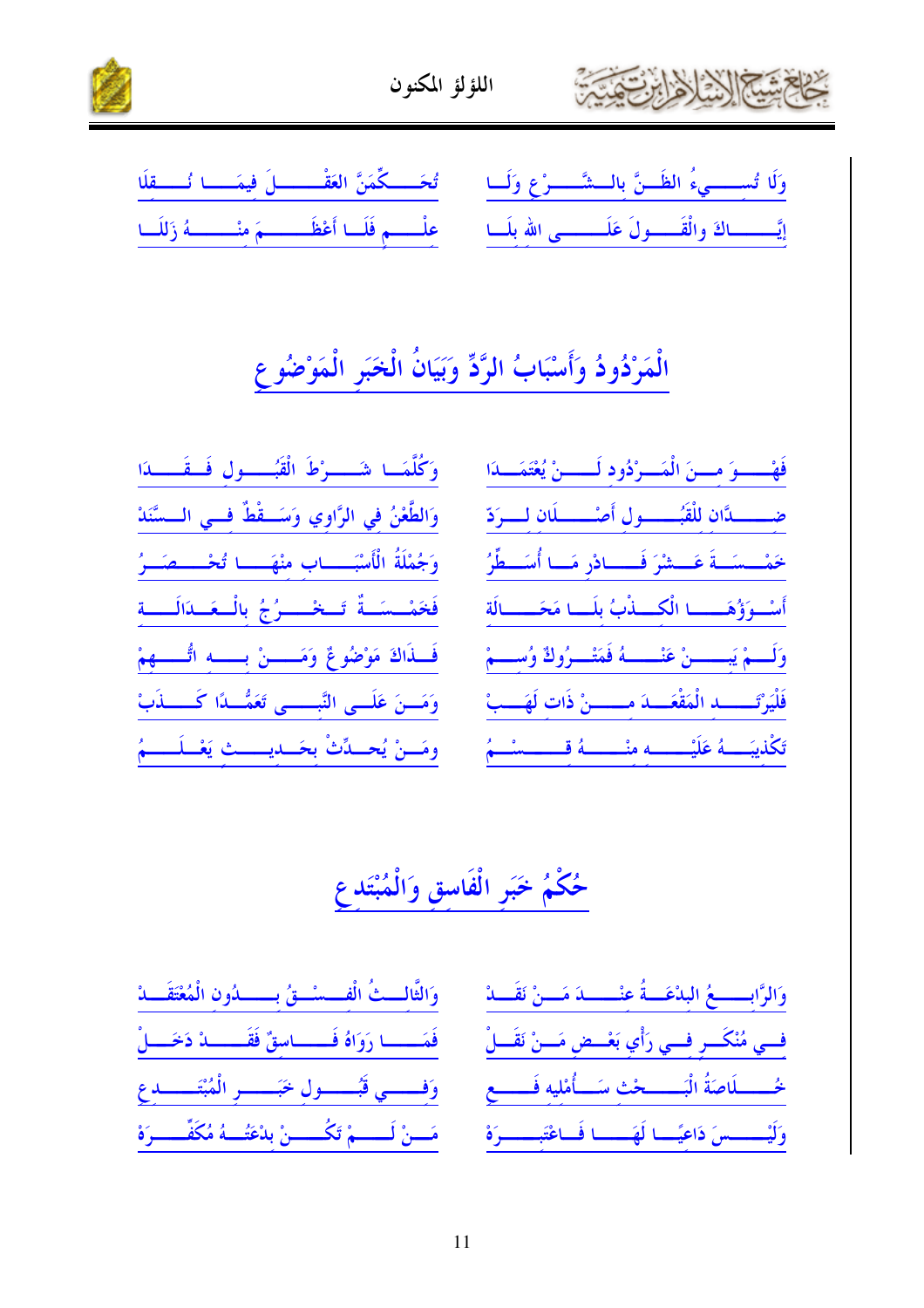



مَـــــعْ حفْــظ ديْنـــه وَصــــدْق لَهْجَتـ لَـــا إِنْ رَوَى مُقَــوِيَّـــــا لِسِــدْعَتِـــــة  $\mathbf{a}$ 

# لحُكْمُ رِوَايَةِ الْمَجْهُول

| خَامـــــسُهَا الْمَجْهُــــولُ وَهْــــوَ يُقْــــسَمُ  |  |  |
|----------------------------------------------------------|--|--|
| وَسَــــبَبُ الْإِبْهَـــامِ أَلَّــا يُذْكَــــرَا      |  |  |
| وَلَــا يَـــضٌــرُّ مُـــبْهَمُ الـــصَّحَــابِي        |  |  |
| ثَانِيهِمَـــــا مَـــنْ حَالُـــــهُ قَـــدْ جُهلَـــا  |  |  |
| وَأَصْلُمِــــهُ قَلَّــةُ مَـــــنْ عَنْـــهُ نَقَـــلْ |  |  |

| مَجْهُرُولُ عَرْشٍ وَيُسْسَمَّى الْمُسْبَهَىْ                 |  |
|---------------------------------------------------------------|--|
| أَوْ ذِكْـــــرُهُ بِمَـــا بـــه مَـــا اشْـــتَهَرَا        |  |
| لثقَــــــــة الْكُـــــــــلّ بــــــــلَا ارْتيَـــــــــاب |  |
| وَذَاكَ مَــــسْتُورٌ وَفِــــي الـــــذِّكْرِ حَلَــــا      |  |
| لكَوْنسسه مسسنَ الرِّوَايَـــاتِ أَقَـــلِّ                   |  |

الْمُعَلُّ

| وَحَمْـــسَــةٌ تَحْـــرُجُ بالـــضَّبْط وَهـــي         |  |  |
|----------------------------------------------------------|--|--|
| وَكَــثْــــــرَةُ الْخـــــــلَاف للثَّقَــــــات       |  |  |
| فَـــالْوَهْمُ أَنْ يَــــرْوي عَلَــــى التَّــــوَهُّم |  |  |
| علَّتُـــهُ طَـــــوْرًا بالاسْنَـــــاد تَقَـــــعْ     |  |  |
| وَتَــارَةً فِـــي الْمَـــتْن حَيْـــثُ أُدْخـــــلَا   |  |  |
| وَقَـــسَّــمَ الْحَاكــــــمُ عَـــشْرًا الْعلَـــلْ    |  |  |
| وَفَـــاحشُ الْغَفْلَـــــــة حَيْـــثُ يَنْفَـــــــردْ |  |  |

| وَهْــــــمٌ وَفُحْــــــشُ غَلَـــط وغَفْلَــــــة                 |  |
|---------------------------------------------------------------------|--|
| وَسُــــــوءُ حفْـــظ فَــــــادْر تَفْـــصيلَاتي                   |  |
| وَهْـــــــوَ الْمُعَــــــــلُّ عِنْدَهُـــــــمْ فَلْــــيُفْهَمِ |  |
| كَرَفْــعِ مَوْقُـــوف وَوَصْــــل مَـــا انْقَطَـــعْ              |  |
| في الْمَتْــــــن لَفْـــظٌ مـــنْ ســــــوَاهُ نُقلَـــا           |  |
| مُرْجَعَهَـــا هَذَيْـــــــن مــــــنْ دُون خَلَــــلْ             |  |
| كَفَــاحش الْأَغْـــــلَاط مُنْكَـــــرٌ يُــــــردّ                |  |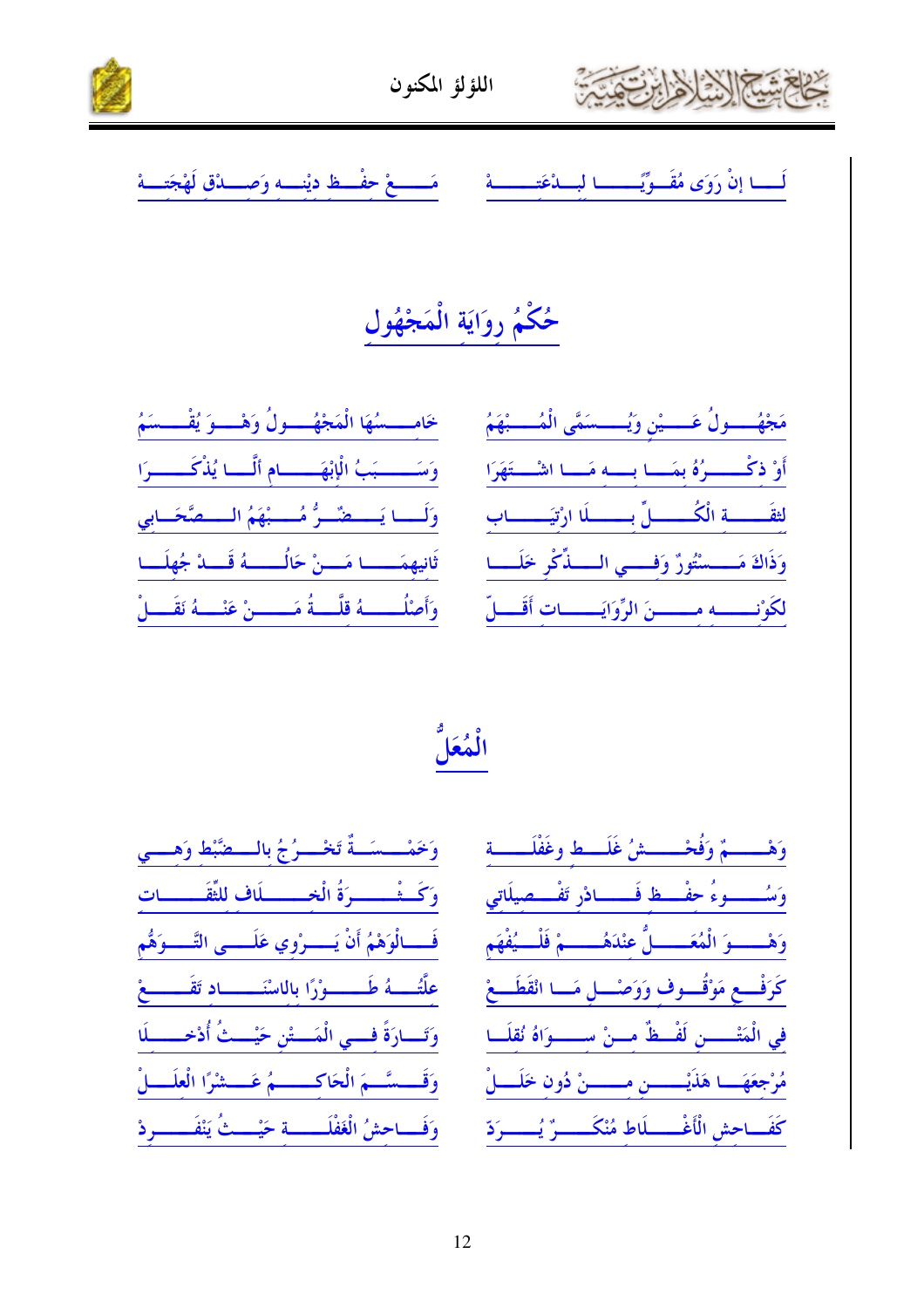



| مسسنْ ذَاكَ شَــاذٌ وَمُنْكَــــرٌ يُــــوَدّ مــــووفــــي الْمُخَالَفَـــاتِ أَقْـــسَــامٌ تُعَــــــدّ         |  |
|--------------------------------------------------------------------------------------------------------------------|--|
| وَالْقَلْسِبُ وَالْمَزِيسِسِيدُ فِيسِهِ قَسِسِدْ وَرَدْ مِنْ وَمُسْسِدْرَجُ الْمَسْسَّنِ وَمُسْلَارَجُ السَسَّنَدْ |  |
| كَــــذَلكَ التَّـــصْحِيــفُ وَالْمُحَـــــرَّفُ ۚ وَمِنْـــهُ مَــا بِالاضْطَـــــرَابِ يُعْـــــرَفُ            |  |

# الشَّاذُّ وَالْمُنْكَنُ

| قَـــــــابَلَهُ مَحْفُوظُـــــــــهُمْ فَحَقَّقَـــــــــهْ       فَالــــشّــاذُ مَـــا خَـــالَفَهُمْ بــــه الثِّقَــــهْ |  |  |
|-------------------------------------------------------------------------------------------------------------------------------|--|--|
| فَمُنْكَـــــــرٌ قَابَــلَـــــــهُ الْمَعْـــــــرُوفُ        وَمَـــــا يُخَـــالِفْهُمْ بِــــهِ الــــضَّعِيــفُ         |  |  |

الْمُدْرَجُ

| وَمُــــــدْرَجُ الْمَتْـــــــنِ كَـــــلَامٌ أَجْنَبِـــي  | يُدْخِلُـــــــهُ النَّاقــــــــلُ في لَفْــــظ الــــنَّبِي |
|--------------------------------------------------------------|---------------------------------------------------------------|
| فَغَالبَــــــا يَكُــــــونُ فــــــي آخــــــره            | وَقَــــــلَّ فِــــي أَثْنَائــــــــه أَوْ صَـــــــــدْره  |
| يُعْسِرَفُ بِالْبَيَسَانِ ممَّسِنْ قَــــــدْ نَقَــــــلْ   | أَو اسْـــتَحَالَ أَوْ مــــنَ الْمَــــتْنِ انْفَـــصَلْ     |
| وَمَـــــا بتَغْـــير ســـيَاقَات الـــسَّنَـــاهْ           | خَالَفَهُـــــمْ فَـــــذَاكَ مُـــدْرَجُ الـــسَّنَــدْ      |
| كَـأَنْ يَكُــونَ الْمَــتْنُ عَــنْ جَمْــعِ نُقِــلْ       | كُــــــلٌّ لَـــــــهُ فيـــه طَريــــقٌ مُـــسْتَقـــلّ     |
| فَيَجْمَـــــعُ الْكُـــلَّ عَلَـــى طَــرِيــــــقِ         | مسسىنْ غَيْسسىر تَبْسيين وَلَسا تَفْريسسق                     |
| رَوَاهُ بِـــــــالْأَوَّلِ بِــالـتَّــمَــــــــام         | تُـــــمَّ أَضَـــــافَ الزَّيْــــــــدَ لِلْإِتْمَـــــــام |
| وَمِنْــــــــهُ مَتْنَـــــــــان بِإِسْنَــادَيْــــــــنِ | رَوَاهُمَـــا بـــوَاحِدِ مـــــنْ ذيْــــنِ                  |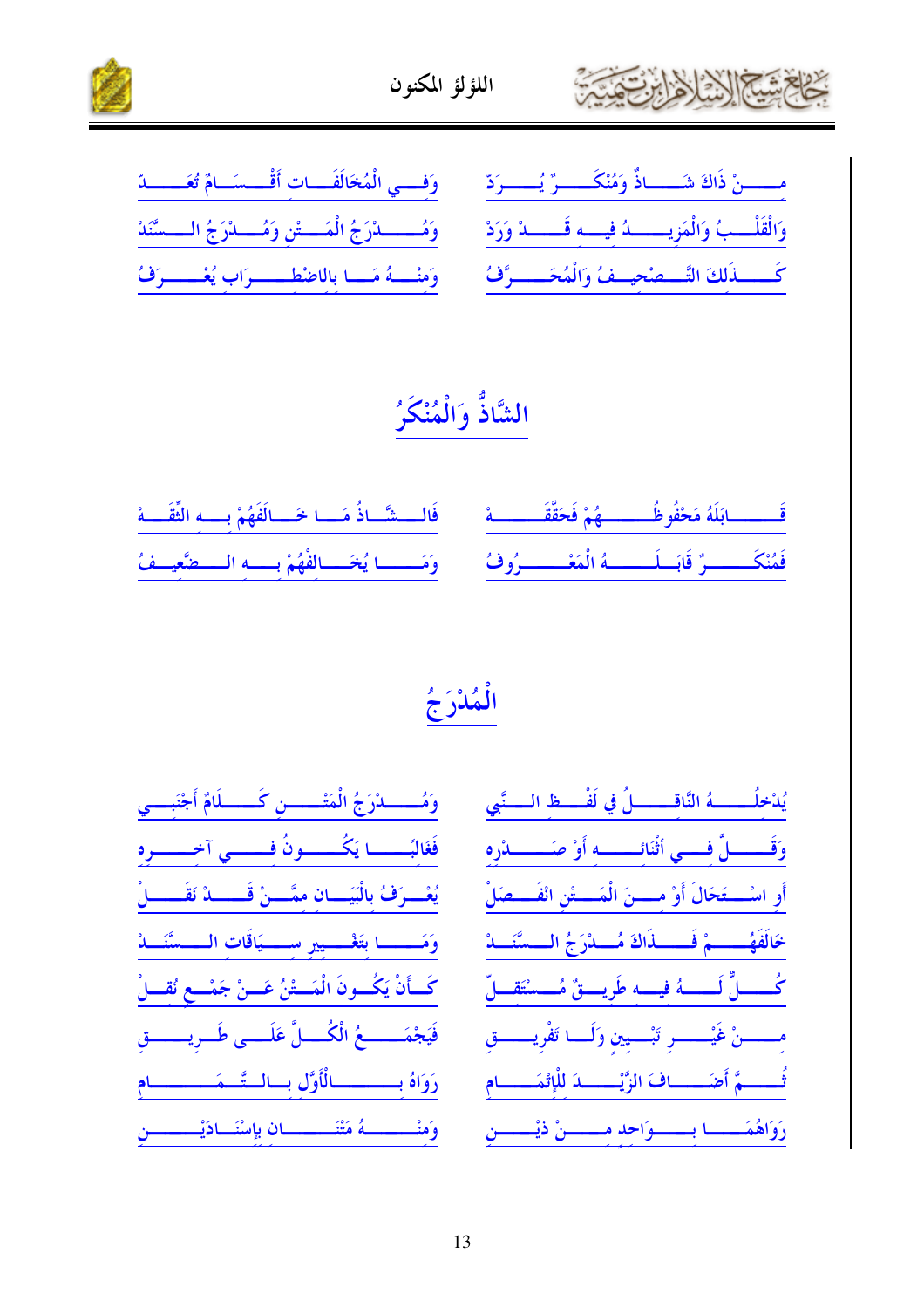



| في ذَاكَ لَفْظًـا كَــانَ مِنْــهُ قَـــدْ بَــرِي مُهْتُمَـــــصِرًا أَوْ زَادَ مِــــــنْ ذَا الآخَـــــرِ |  |
|--------------------------------------------------------------------------------------------------------------|--|
| قَــــوْلِّ يُظَـــــنُّ مَـــتْنَ ذَلــكَ الــسَّنَـــدْ للله عنه أنْ يُعْــــرَضَ آخــــرَ الــــسَّنَـــد |  |

الْمَقْلُوبُ

| وَمَــــــا بالالْعكَـــــــاس وَالْإِبْـــــــدَال          | فَـــــــذَاكَ مَقْلُــــــــوبٌ بـــــــلَا جـــــــدَال  |
|--------------------------------------------------------------|------------------------------------------------------------|
| فَمِنْــــهُ قَلْــــبُ سَنَــــــــــهِ دُونَ مــــــــرَا  | أَنْ يُبْــــــدَلَ الـــرَّاوي بـــرَاو آخَـــــرَا       |
| وَمنْـــــهُ بالتَّقْــــــديم وَالتَّاخِيـــــــــر فـــــي | الَاسْــمَا كَجَعْــل الْــأب إنْنَــا فَــاعْرف           |
| وَقَلْــبُ مَــتْنِ وَهْــوَ أَنْ يُجْعَــلَ مَــا           | يَخْسِتَصُّ بِالْمِسْتَيْءِ لِمَسْمَلٍّ عُلْمَسْسَا        |
| كَقَـــــــــوْله فيمَـــــــــــا رَوَاهُ مُـــــــسْلـــمُ | في أحَــــد الــسَّبْعَة مَــــنْ لَــا تَعْلَــمُ         |
| يَمينُــــهُ مَــــــا بالــــشِّمَــال أَنْفَقَــــــا      | وَالْبَـــذْلُ مـــنْ شَـــأْن الْيَميــــــن مُطْلَقَـــا |
| وَمنْـــــهُ أَنْ يَجْعَـــــلَ مَتْنَــــا لـــــسَنَـــدْ  | وَقَلْــــبُ مَتْنـــــه لـــــذَلكَ الــسَّنَـــد         |
| وَسَوَّغُــــــــوا هَـــــــــــذَا للاخْتبَـــــــــار     | لحَاجَـــــــة مـــــــنْ دُونمَـــا إصْــــــرَار         |

الْمَزِيدُ فِي مُتَّصِلِ الْأَسَانِيدِ

|                                                            | رَاوِ فَـــــذَا الْمَزِيـــــــدُ فِيـــهِ فَـــصِّــلِ ۚ ___ وَإِنْ يُـــزَدْ فِــــــي الـــسَّنَد الْمُتَّـــصِــلِ   |
|------------------------------------------------------------|---------------------------------------------------------------------------------------------------------------------------|
| فَسِإِنْ يَكُسِنْ مَسنْ لَسِمْ يَـــــزِدْهُ أَتْقَنَــــا | وَقَـــالَ قَــــدْ سَــمعْتُ أَوْ حَدَّثَنَـــا                                                                          |
|                                                            | كَــــانَ الَّـــذي قَـــدْ زَادَهُ أَتْقَـــنَ مـــــــنْ ۚ _ تَرَجَّـــــــحَ الْإِسْقَــــــاطُ لَـــا شَـــكَّ وَإِنْ |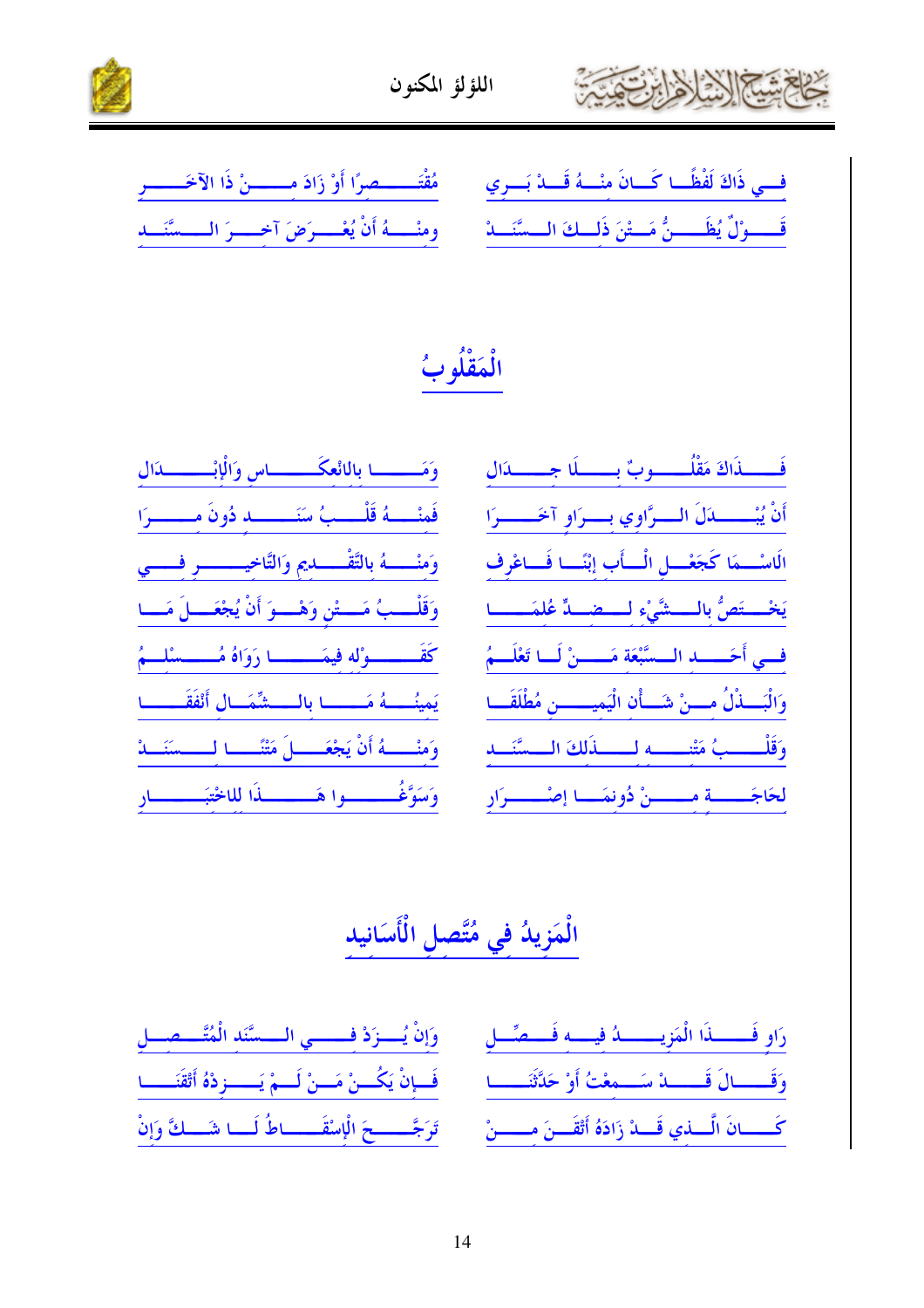



فَلْيَسِكُ تَرْجِيسِيحُ الْمَزِيسِيدِ أَبْيَنَسِيمِ مُسْسَقِطِيهِ لَسَا سِيَّمَسِيمَا إِنْ عَنْعَنَسَا إنْ كَـــانَ عَــنْ كلَيْهِمَــا قَـــــدْ نَقَلَــا مَسْ وَيَـــسْتَوِي الْــــأَمْرَان حَيْـــثُ احْتَمَلَـــا

الْمُضْطُرِبُ

|                                                                           | كَــــــذَاكَ مَـــــــرْوِيٌّ بِمَــــــرْوِيٍّ وَلَـــا ۚ وَإِنْ يَكُــــــــنْ رَاوِ بِـــــــرَاوِ أُبْـــــــــــدِلَا |
|---------------------------------------------------------------------------|-----------------------------------------------------------------------------------------------------------------------------|
|                                                                           | فَسِإِنَّــــهُ مُستَفَطَّـرِبٌ لَـــا جَـــــدَلَا } . جَمْــــعَ وَلَــا تَرْجِيـــــعَ فِيــــه حَــصَلَا                |
| فِي سَنَـــــــــــدِ تُلْفِيــــــــهِ أَوْ مَتْــــــــنِ وَقَـــــــدْ | يَكُسونُ فسي كِلَيْهِمَسا وَهْسِسوَ أَشَسْسِدَ                                                                              |
| وَلَيْسَ قَـــدْحًا خُلْفُهُـــمْ فـــي اسْـــم الثَّقَـــهْ              | أَوْ فسي صَحَـــــابِيٍّ لَـــــهُ فَحَقِّقَـــــهْ                                                                         |

مَعْرِفَةُ الْمُصَحَّف

| وَمَسا يَكُسَّسُونُ لَفْظُسْـهُ قَسْسَدْ غُيِّسْـــرَا | أَوْ رَسْـــمًا اوْ مَعْنَـــى فَتَـــصْحِيفٌ يُـــرَى                                                     |
|--------------------------------------------------------|------------------------------------------------------------------------------------------------------------|
| كَاحْتَجَـــــرَ النَّبـــيُّ قيـــــلَ احْتَجَمَــــا | وَصَحَّـفُـــوا مُزَاحِمًـــا مُرَاجِمًـــا                                                                |
| وَاخْسِصُصْ مُحَرَّفَـــا بِــشَكْلِ أُبْــــدلَا      | نَحْسَسُوَ سَسَلِيسِتِيمِ بِسَسْسَلَيْسِمِ مَغَسَّسَلًا                                                    |
|                                                        | وَصَامَ سِتًّا قِسلَ شَيْئَـــا فَــانْــسُبِ مِنْ وَمــنْــــهُ إِنْـــــاالُ أُبَـــــيٍّ بِــأَبِـــــي |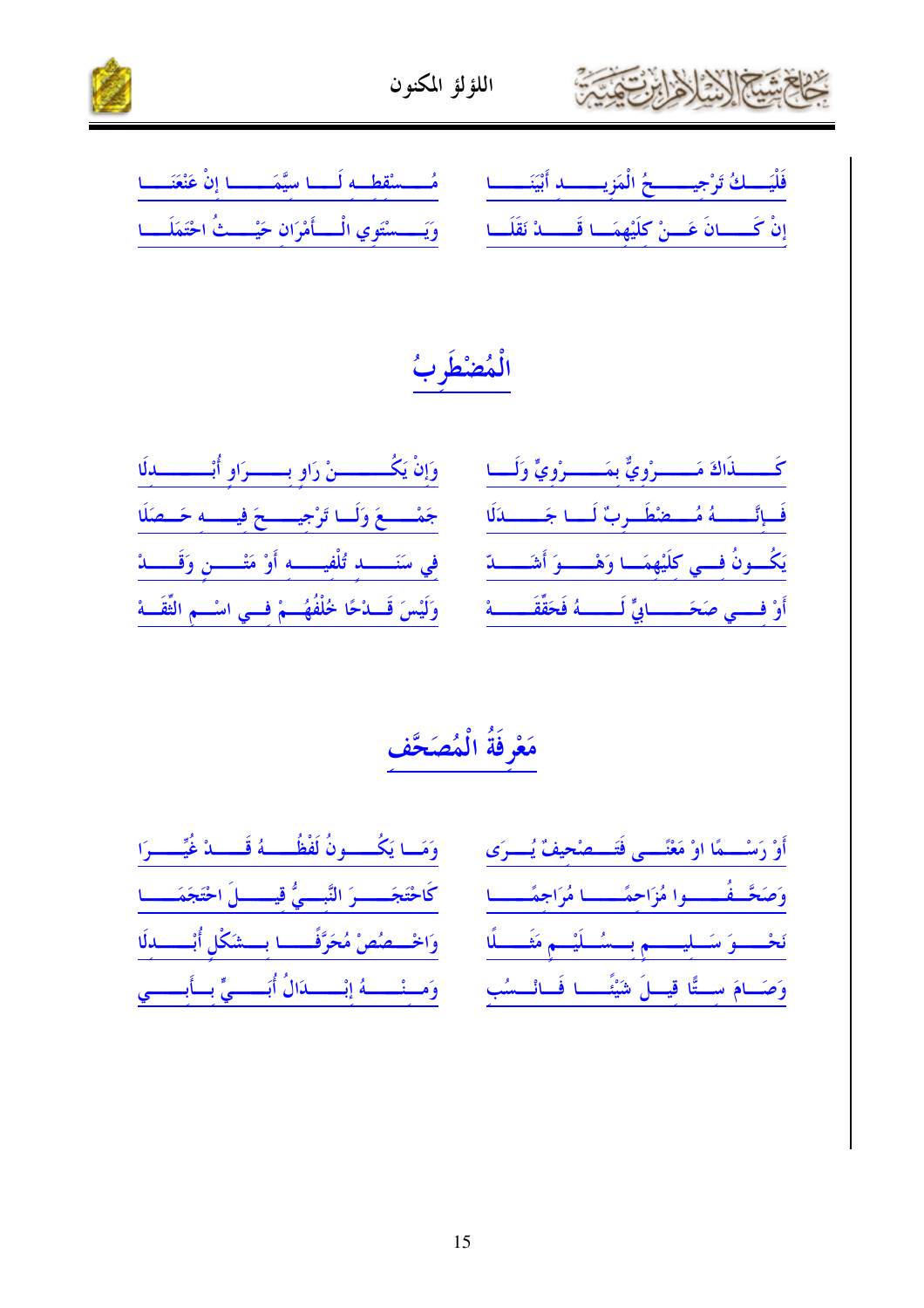

#### اللؤلؤ المكنون



# حُكْمُ رِوَايَةِ سَيِّئِ الْحِفْظ

|  |  | وَسَسِّئُ الْحِفْظِ الَّــــــــني مَــا رَجَحَــــا |
|--|--|------------------------------------------------------|
|  |  | فَإِنْ يَكُنْ ذَلِـــكَ قَــــدْ لَــازَمَ لَـــــهْ |
|  |  | وَسَمِّـــه مُخْتَلِطًـــا حَيْـــثُ طَــــرَا       |
|  |  | وَحَمَلُــــوا مَــا فِــي الــمتَّحِيحَيْنِ أَتَــى |

| عَنْ خَطَئِــهْ جانــبُ مَــا قَـــدْ صُحِّحَــــا            |  |  |
|---------------------------------------------------------------|--|--|
| فَـــشَــاذٌّ فِـــي رَأْي بَعْــــــضِ النَّقَلَــــــهْ     |  |  |
| وَرُدَّ مَــــــا بَعْــــــدَ اخْتِــــــلَاطِ خُبِــــــوَا |  |  |
| منْــــهُ بِــأَنْ قَبْــــلَ اخْتِــــلَاطِ ثَبَتَــــا      |  |  |

الْمُعَلَّقُ

| وَخَصْصُصَصَةٌ تَخْصَصِرُجُ بِسَاتِّصِصَبَال                 | وَهْــــــــيَ مُعَلَّــــــــقٌ وَذُو إِرْسَــــــــــال  |
|--------------------------------------------------------------|------------------------------------------------------------|
| وَمُعْصِصَالٌ مُنْقَصِطِ مِعْ مَسَدَلِّــــــسُ              | وَالْمُرْسَـــلُ الْخَفـــيُّ عُــــــدَّ الـــسَّــادسُ   |
| فَحَيْثُ كَانَ الــسَّقْطُ مــنْ أَصْــلِ الــسَّنَدْ        | صُنْـــــــعَ مُـــصَنِّــف فَتَعْليـــــــقٌ يُعَــــــدّ |
| فَمَــا يَجـــــيءُ فــي كتَــــــاب يُلْتَـــــزَمْ         | صِحَّتُـــهُ ثُــمَّ بِـــه الــرَّاوِي جَــــزَمْ         |
| فَاقْبَلْـــــهُ مَعْرُوفًـــــا كَنَحْــــو أَخْبَــــــرَا | وتخسسسو قسسال وَدَوَى وذَكَسسرَا                           |
| وَمَا كَقِيسَلَ وَكَيُسْسِرُوَى قَسْسَدْ ذُكِسْسِرْ          | مُمَرَّضَـــا فَفيــــه فَــتِّشْ وَاخْتَبـــــرْ          |
| وَمثْلُــــــهُ مَـــا جَــــــا بكُتْـــب جَامعَــــــهْ    | لمسلفي قبُمسمول وَلمَمسمرْدُود مَعَمسة                     |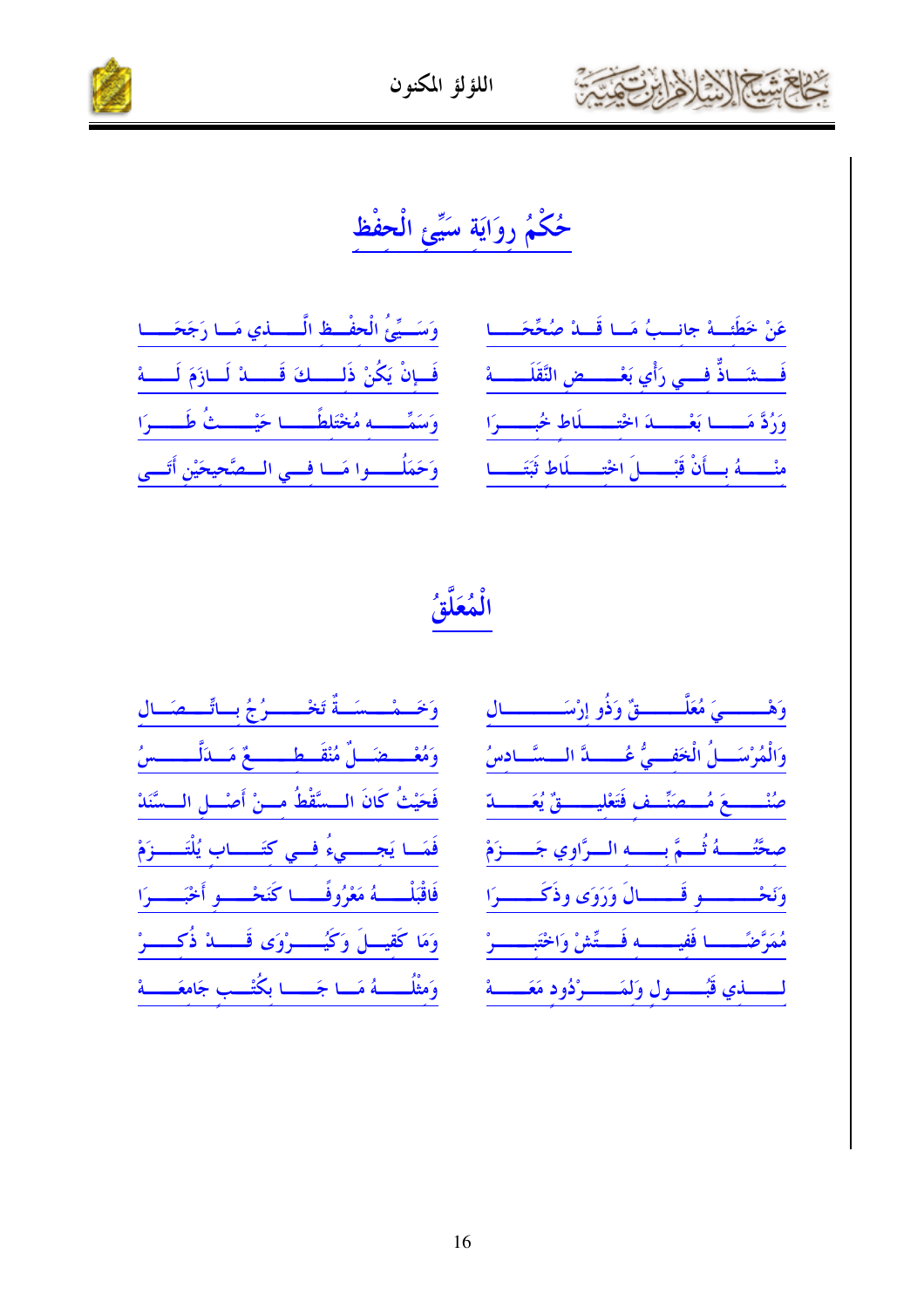



وَمَــا يَكُـــونُ الـــسَّقْطُ فَـــوْقَ التَّـــابعي فَبَعْسِــضُهُــمْ للاحْتجَـــــــاج أَطْلَقَــــــا فَقَبلُـــــــوهُ إنْ يَكُــــنْ قَــــــــدْ أُسْنـــــــدَا بمثْلَـــه أَوْ فَعْـــل صَــــحْب أَوْ سَـــلَفْ وَغَيْــــــرُهُ رُدَّ بــــــلَا ارْتــيَــــــاب

مَـــــعْ رَفْـــع مَتْنــــه فَمُرْسَــــلٌ فَــــــع وَالْمُبَعْضُ للمسْمَرَّدِّ وبَعْمَصْ حَقَّقَصِمَا مسنْ جهَسة أُخْسرَى كَسلَاا إنْ عُسطلاًا عَلَيْــــهِ إِفْتَـــاءُ جَمَاهِيــــــــــر الـــــسَّلَــفْ وَلَــا يَـــضُــوُّ مُرْسَــــــلُ الـــصَّحَابي

### الْمُعْضَلُ وَالْمُنْقَع

| وَسَـــاقطُ اثْنَيْـــــن فَـــصَاعــدًا وَلَـــا    | مسنْ وَسَسط الْإِسْنَـــاد سَــمٌّ مُعْــضَلًا                     |
|------------------------------------------------------|--------------------------------------------------------------------|
| وَمنْــهُ حَــذْفُ صَــاحَب وَالْمُــصْطَفَى         |                                                                    |
| إنْ مسنْ طَرِيسق وَاقسف قَسدْ أُسْتِسْسدَا           | وَجَسَازَ غَيْسِسِرُ رَفْعِسَهِ عَسِسْنُ أَحْمَسِسَدَا             |
| ليُخْسرجَ الْمَوْقُـــــوفَ قَيْـــــدَ الْـــأَوَّل | كَــــــــــذَاكَ بِالتَّـــــانِي خُــــرُوجُ الْمُرْسَــــــــلِ |
| وَوَاحِسَنْهُ مِسْنْ مَوْضِسْسِعِ أَوْ أَكْتَسْسَرَا | بـــــــلَا وَلَـــا مُنْقَـــطـــــــعٌ دُونَ مــــــــرَا        |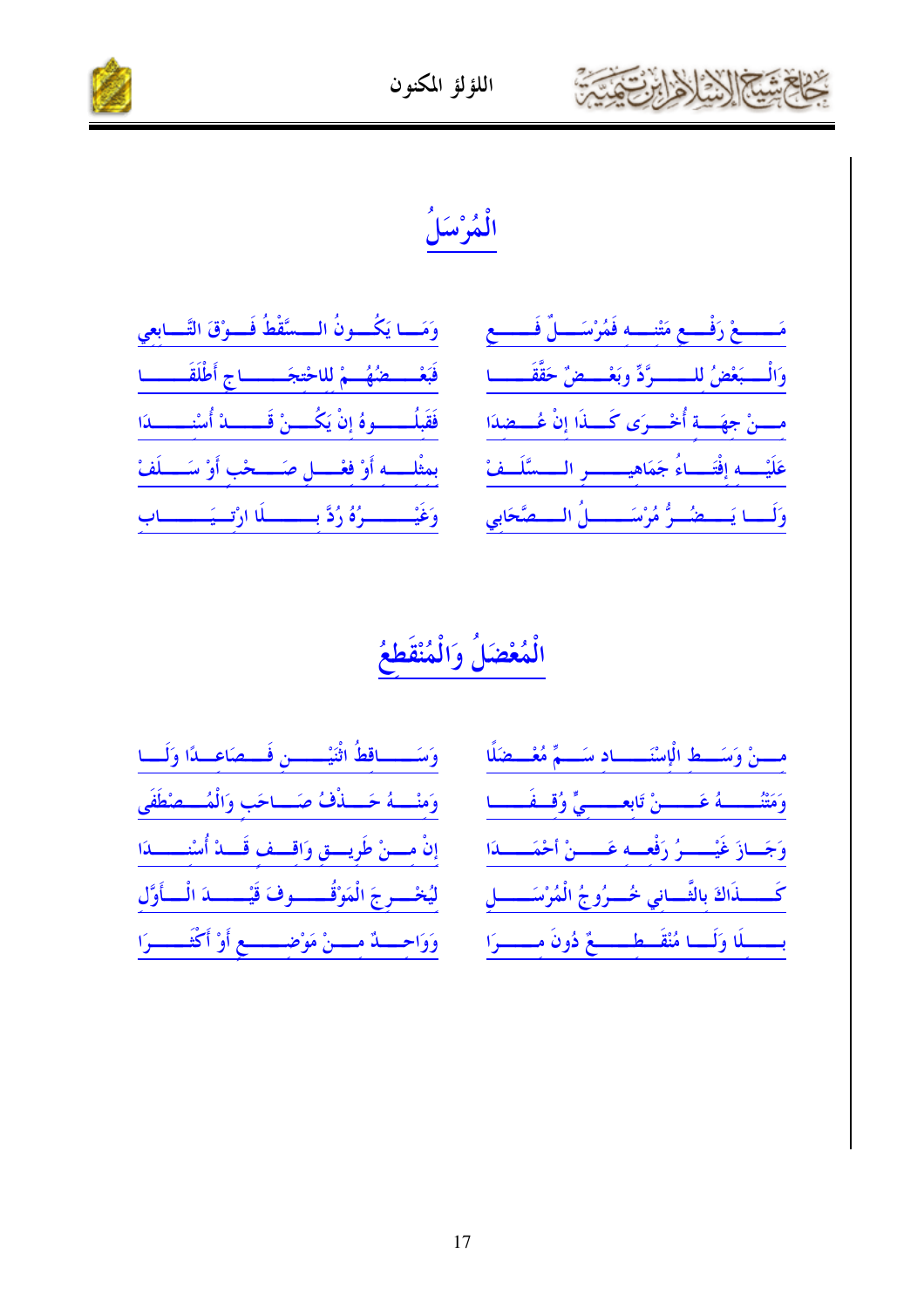

#### اللؤلؤ المكنون



### التَّلْليسُ

| وَحَـــــــــذْفُهُ وَاســـــطَةً عَمَّـــــــــنْ لَقــــــي    |
|------------------------------------------------------------------|
| كَعَـــــــنْ وَأَنَّ مُــوهمَــــــا وَقَــــــالَا             |
| وَمنْـــــــهُ أَنْ يَقْطَــــعَ صيــــــــغَةَ الْــــأَدَا     |
| وَمنْــــهُ أَنْ يَعْطَـــفَ شَـــيْخًا مَـــا سَـــمعْ          |
| وَحَذْفُــــهُ الـــــضَّعِيفَ بَيْـــــــــنَ الثَّقَتَـــــيْن |
| وَالثَّـــان تَـــــدْليسُ الـــــشُّيُوخ إنْ ذَكَــــرْ         |
| وَكُلُّـــــــهُ غـــــشٌّ شَديــــــــدٌ وَغَــــــــوَرْ       |
| وَحَيْــثُ كَـــــانَ ثقَـــــةً مَـــنْ فَعَلَــــــهْ          |
| مَـــا لَـــــمْ يَقُـــلْ سَـــمِعْتُ أَوْ حَـــدَّثَنَا        |
| وَيُعْــــــــرَفُ التَّدْلِيـــــــــسُ بِالْإِقْــــــــرَارِ  |

ــصيغَـــة ذَات احْتمَـــــــال اللَّقــــــــىّ تَـــدُّليسُ إسْــذَاد يُـــدري اتِّــمَـالَا بالسَّكْت عَـــــنْ مُحَـــدِّث ثُـــــمَّ ابْتـــدَا منْــهُ عَلَــى الــشَيْخ الـــذي منْــهُ سَــمعْ شَيْخًا لَـــهُ باسْــــم ســــوَى الَّــــذي اشْـــتَهَرْ وَضـــــدُّ نُـــصْح عنْـــــدَ نُقّــــاد الْــأَثَرْ فَحُكْمُــــــهُ رَدُّ الَّـــــــــذي قَــــــدْ نَقَلَــــــهْ أَوْ جَـــــاءَ باسْــــــم شَيْخـــــه مُبَيَّنَـــا أَوْ جَـــــزْم أَهْـــــل الْعلْـــــم بالْآثَـــــار

### الْمُرْسَلُ الْخَفيُّ

| لقَـــــاؤُهُ إِنَّـــــاهُ مُرْسَـــــــلٌ خَفِــــــي مَـــ وَالنَّقْـــلُ عَـــنْ مُعَاصِــــرٍ لَـــمْ يُعْــــــرَفِ    |  |
|------------------------------------------------------------------------------------------------------------------------------|--|
| نَبِيَّــنَـــــــــا دُونَ لِــــــــــقَاءِ أُثـــــــــرَا مَــــَـــالرَّفْعِ مِـــنْ مُخَـــعِبْرَم قَـــدْ عَاصَـــرَا |  |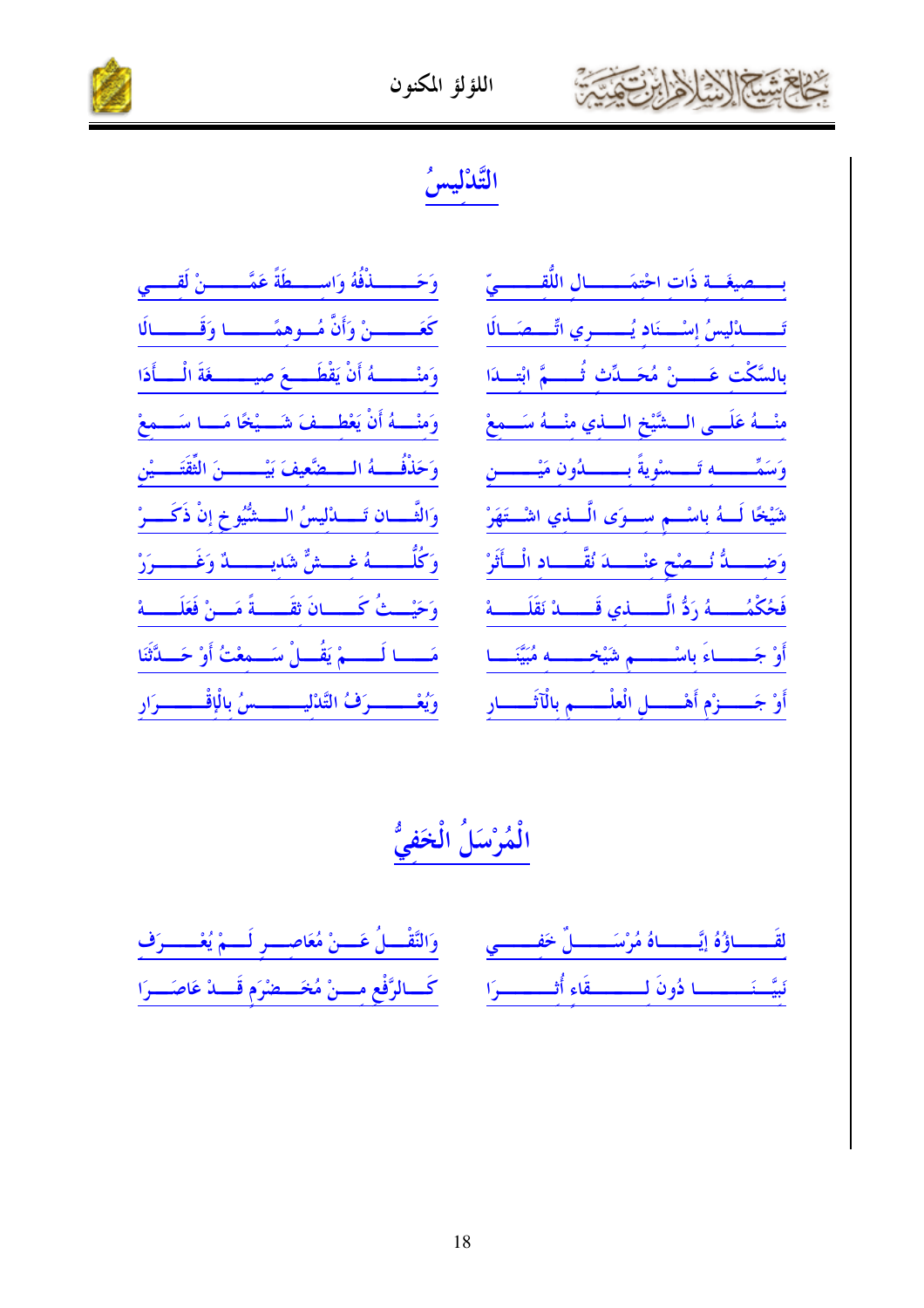

اللؤلؤ المكنون



### حُكْمُ الْعَمَلِ بِالْحَدِيثِ الضَّعِيفِ

| وَقَــاهْ أَتَــــى أَوْهَــــى الْأَسَانِيــــــا بمَــا | أَصَحُّهَــــا فيمَــــا مَــضَــى تَقَدُّمَــــا                                                                 |
|-----------------------------------------------------------|-------------------------------------------------------------------------------------------------------------------|
|                                                           | وَلَسا لِمَسْدُلُولِ السَّمَّحِيحِ قَسْسَدُ نَفَسَّسَى مَسْ وَبِالسَّمَتَعِيسِكَ لَسَبَا بِتَسْسَرُكِ وُصِفَسْسَا |
|                                                           | لَسا الْفَسِسِرْضِ وَالْحَسِسِرَامِ وَالْحَسِسِلَالِ ﴾ لِمُؤْخَسِسِلْهُ فِسِي فَسطَائِسِلِ الْأَعْمَسِسَال        |

### الْمَرْفُوعُ

| نَسِّنَـــا فَــــذَاكَ مَــرْفُـــوعٌ عَــــلَهِ مَــ قُمَّ انْتَهَــى الْإِسْنَـــادُ إِنْ كَــــانَ إِلَــــى        |
|-------------------------------------------------------------------------------------------------------------------------|
| تَسْمِنْرِيحًا اوْ حُكْمًــــا بِـــــلَا نَكِيـــــرِ مَـــنْ قَــــوْلِ اوْ فِعْــــلٍ وَمِــنْ تَقْرِيـــــرِ        |
| أَوْ فِعْلِ شَــخصِ مِـــنْ حُـــضُورِهِ حَـــصَلْ        نَحْـــوَ سَمِعْتُــــــهُ يَقُــــــولُ أَوْ فَعَـــــــــلْ |

# الْمَرْفُوعُ حُكْمًا

كَسِّدَا مِسنَ السِّسُّنَّةِ أَطْلَقُوا انْتَبِسِّهْ مِنْ وَأَلْحِقَسِسْنُ يَنْمِيسِسِهِ أَوْ يَبْلُسِيغُ بِسَسَة مسنْ السطَّحَابِيِّ كَسسلاَا كُنَّسسا نُقَسسِّرِ ۚ كَسسلاَا أُمرْنَسسا أَوْ نُهينَسا إنْ صَسسلاَرْ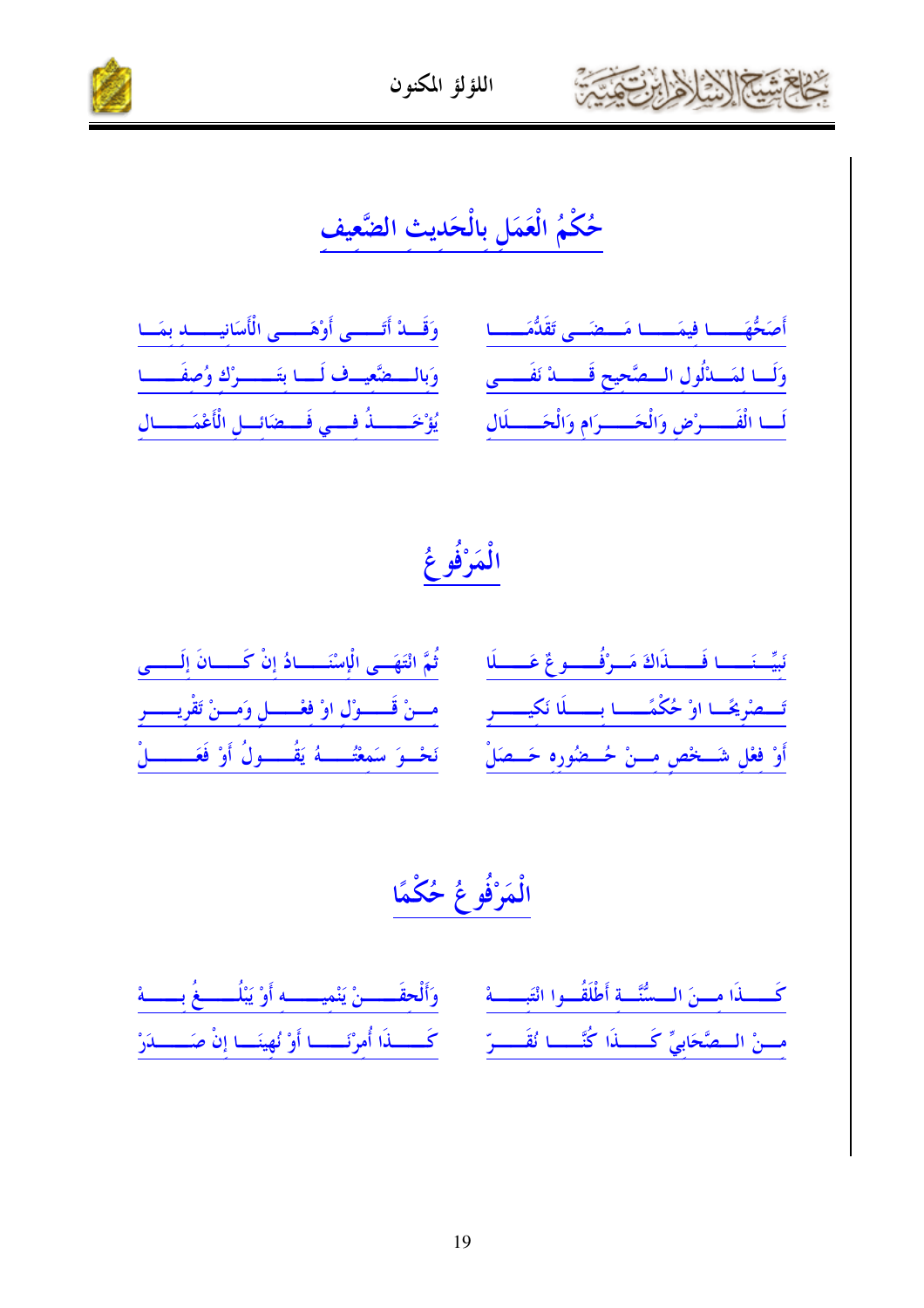



## الْمَوْقُوفُ وَالْمَقْطُوعُ



#### الْمُسْنَكُ

وَمَـــا الــــصَّحَابي باتَّــــصَال الــــسَّنَـــد يَرْفَعُـــــــــهُ فَــــسَــمِّه بِالْمُـــــسْـــنَد

### الْإِسْنَادُ الْعَالي وَأَقْسَامُهُ وَالْإِسْنَادُ النَّازِلُ

|               | لدَدُ الرِّجَــــال           | وَمَـــا يَــقـــــــلُّ عَـ                           |
|---------------|-------------------------------|--------------------------------------------------------|
|               | .<br>سانَ للنَّبـــــــــيِّ  | فَمُطْلَــــــــــقٌ إنْ كَــ                          |
| $\frac{1}{4}$ | ـــــــــــدُ الْمُوَافَقَـــ | وَفَــــي الْــــأَخير تُوْجَـ                         |
|               |                               | تَـــمَـافُحٌ وَسَـابــــقٌ وَلَاحِــــقُ              |
|               |                               | مُستَمَنَّفًا فسي شَستْخه أَيْ مستْ سِستوَى            |
|               |                               | أَوْ شَــــيْخ شَــــيْخه فَــــصَاعِـــدًا بَــــدَلْ |

| فيــــــــه أو الْمُـــــدَّةُ فَهْـــــــوَ الْعَالــــــــي   |  |
|-----------------------------------------------------------------|--|
| وَغَيْـــــــــرُهُ سَمَّـــــــــــوْهُ بالنِّـــــــسْبـــيِّ |  |
|                                                                 |  |
| فَالْـــأَوَّلُ الــــــرَّاوِي بـــه يُــوَافــــــقُ          |  |
| طَريقـــــه أَوْ عَـــــنْ ســــــــوَاهُ قَـــــدْ رَوَى       |  |
| .<br>تُـــمَّ التَّـــسَاوي إنْ إِلَـــى مَـــتْنِ وَصَــــلْ   |  |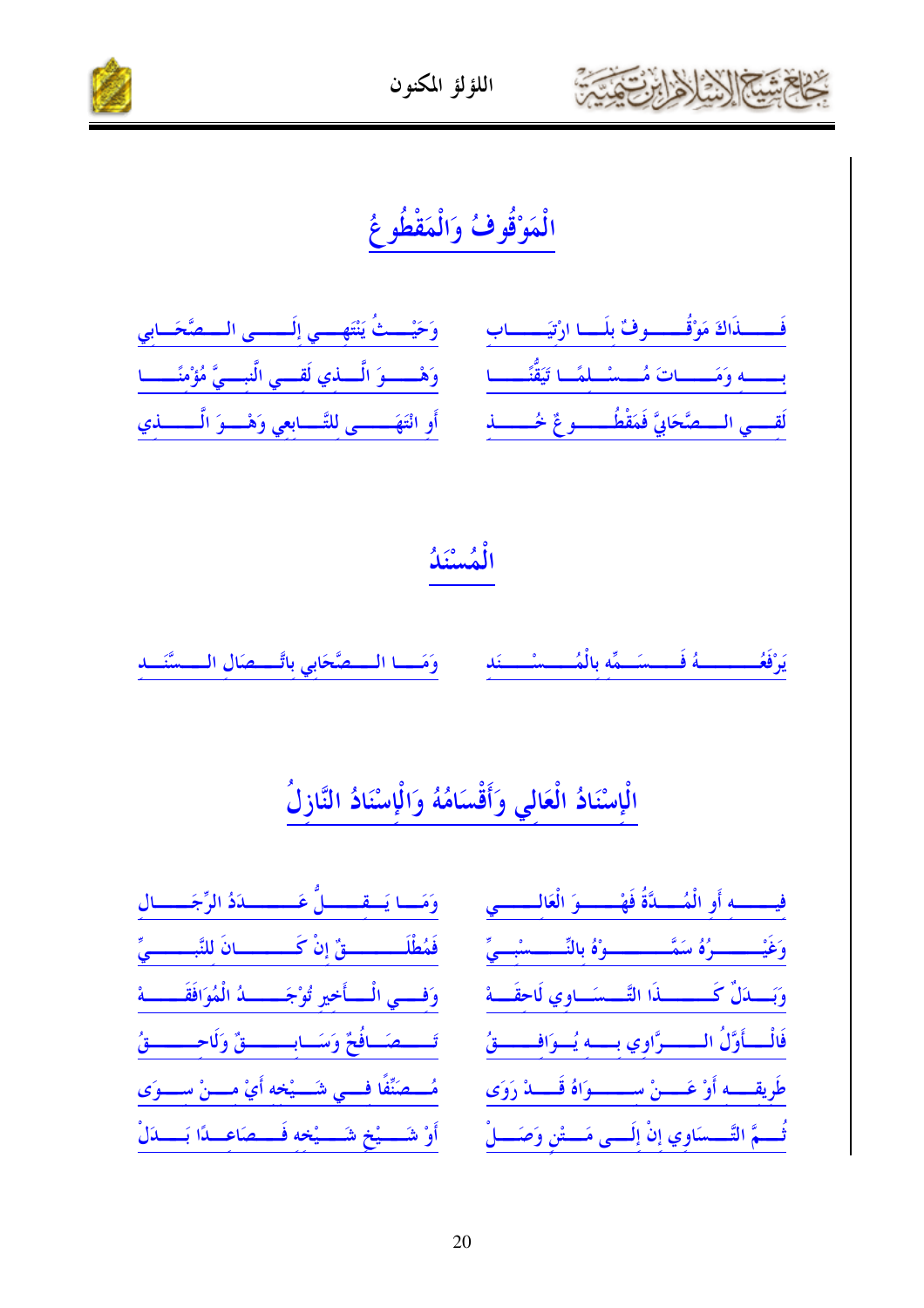



أَوْ مَـــنْ رَوَى عَنْــــهُ تَــــصَــافُحٌ يَفـــي مَــَــــسَنَـــد كَــــــسنَــد الْمُــــصَنِّــــف الْإِسْنَادُ النَّازِلُ وَهْـــــــوَ لأَقْــــسَـــام الْعُلُـــــو مُقَابــــــــلُ وَمَـــــا بـــــضدِّ ذَاكَ فَهْــــــــوَ التَّـــــــــازلُ

## روَايَةُ الْأَكَابِرِ عَنْ الْأَصَاغِرِ

| وَهَـــاكَ أَنْـــوَاعَ لَطَـــائِفِ الــسَّنَـــاهُ       | وَهْـــوَ جَليـــــلٌّ عِلْمُـــهُ فَلْيُـــسْتَفَــدْ   |
|------------------------------------------------------------|----------------------------------------------------------|
| مِنْهَا عَسِنِ الْأَصْسِعَرِ يَـــــوْوِي الْأَكْبَـــــوُ | كَالْأَبِ عَسَنْ إِنْسِنِ لَــــهُ قَــــدْ يُخْبِــــرُ |
| وَالشَّيْخِ عَــنْ تِلْمِيـــذِهِ وَالـــصَّحْبِ عــنْ     | تَــــابِعهمْ وَعَكْـــسُ ذَا الْــأَكْثَرُ عَـــــنّ    |

# روَايَةُ الْأَبْنَاء عَنْ الْآبَاء

فَــــصَاعــدًا أَرْبَعَـــــةَ عَــــــــــْـــرَ يَنْتَهــــــي وَمَـــــــنْ رَوَى عَـــــــنْ أبــــه عَــــنْ جَــــدِّه لَهَــــــا وَذَا النَّــــــوْغُ قَليــــلُ الْجـــــــدَة ۚ وَامْــــــرَأَةٌ عَـــنْ أُمِّهَـــا عَــــــنْ جَــــــدَّة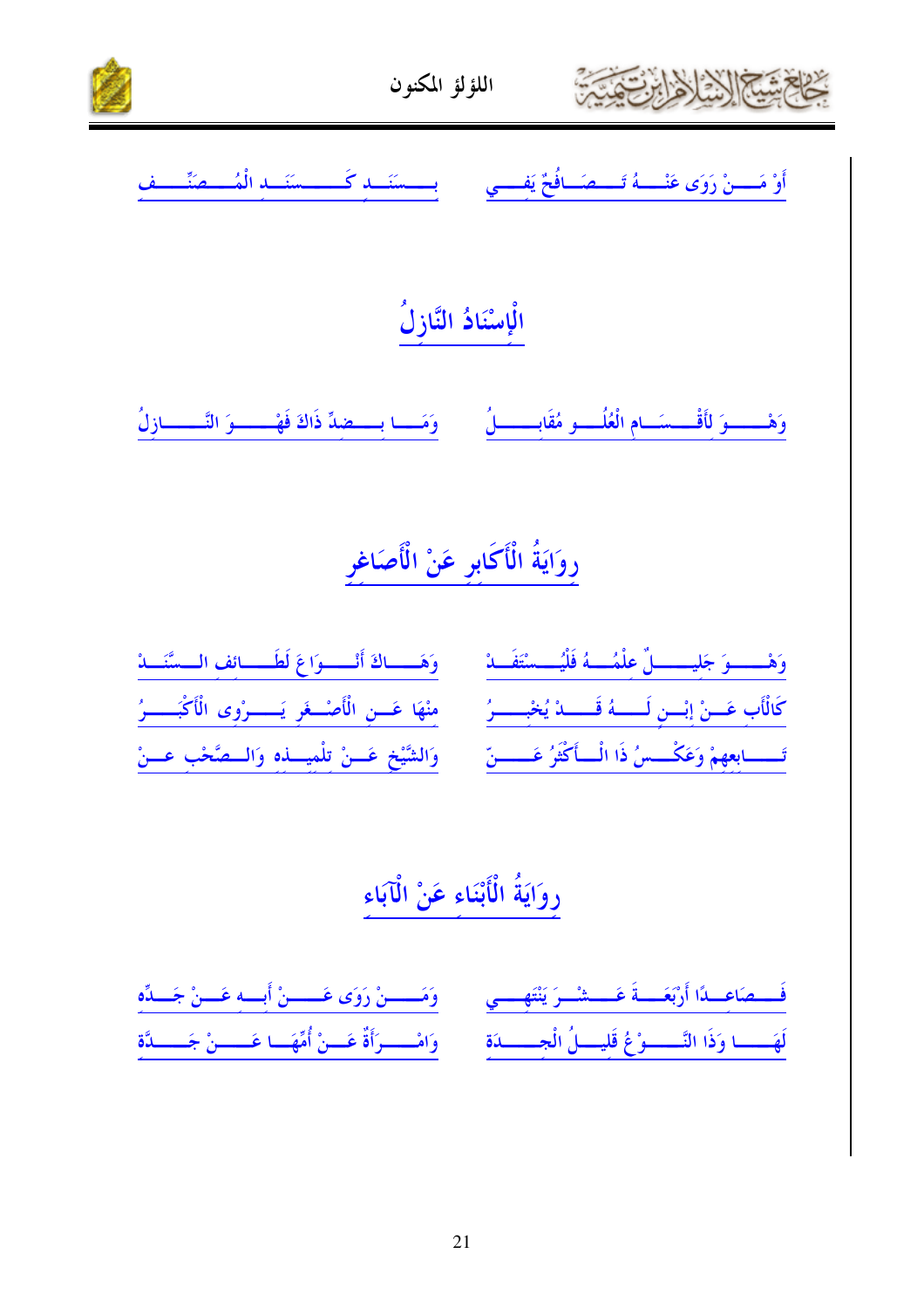



# الْأَقْرَانُ وَالْمُدَبَّجُ

| كَـــــذَاكَ مَـــنْ بَعْـــدُ فَأَقْـــــرَانٌ سَـــمَا مَـــْمَــلُ الـــصَّحَابي عَـــنْ صَـــحَابيٍّ نَمَـــا     |  |
|-----------------------------------------------------------------------------------------------------------------------|--|
| فَـــــــــــذَا مُدَبَّـــــــــجٌ وَأَقْـــــــرَانٌ حَــــــــوَى ۚ ___ فَــــــــــهُ رَوَى عَنْـــــــــهُ رَوَى |  |

# رِوَايَةُ الْإِخْوَةِ عَنْ بَعْضِهِمْ

وَإِخْــــوَةٌ وَالْأَخَــــــوَاتُ فَلْيُعَــ لَــا ســـيَّمَا عنْــــادَ اجْتمَـــاع فـــي سَنَـــــــادْ یدّ

# الْمُسَلْسَلُ

|  |  | هَــذَا وَمـــنْ أَلْطَفهَــــا الْمُسَلْــسَــلُ                   |
|--|--|---------------------------------------------------------------------|
|  |  | نَحْسوَ اتِّفَساقِ اللَّاسْسِمِ فِسي المسسوُوَاةِ                   |
|  |  | أَوْ باتِّفَـــــــــاق صيغَـــــــــة التَّحَمُّــــــــــلِ       |
|  |  | أَوْ صفَــــة قَـــــارَنَت الْــــأَذَا مَعَــــــا                |
|  |  | وَأَفْــضَلُ الْمُسَلْــسَلَات مَـــــا أَتَـــــى                  |
|  |  | وَقَــــــــــدْ يَعُـــــمُّ الــــسَّنَـــدَ التَّسَلْــــسُـــلُ |

| وَهْـــوَ الَّـــــذي بـــصفَــة يَتَّـــصـــلُ            |  |  |
|------------------------------------------------------------|--|--|
| أَوْ فِسْسِي انْتِسْسَسَابِهِمْ أَوِ الْسَسْمِتَفَسَاتِ    |  |  |
| أَوْ زَمَــــــن أَوْ بِمَكَــــــان فَاعْقــــــل         |  |  |
| مِــــــنْ قَـــوْلِ اوْ فِعْـــلِ كَـــذَا إِنْ جُمعَـــا |  |  |
| بسسطيغَة تَحْسسسوي اتِّسسطالًا ثَبَتَــــا                 |  |  |
| وَتَــــارَةً أَثْنَــــاؤُهُ قَـــــدْ يَحْـــصُــلُ      |  |  |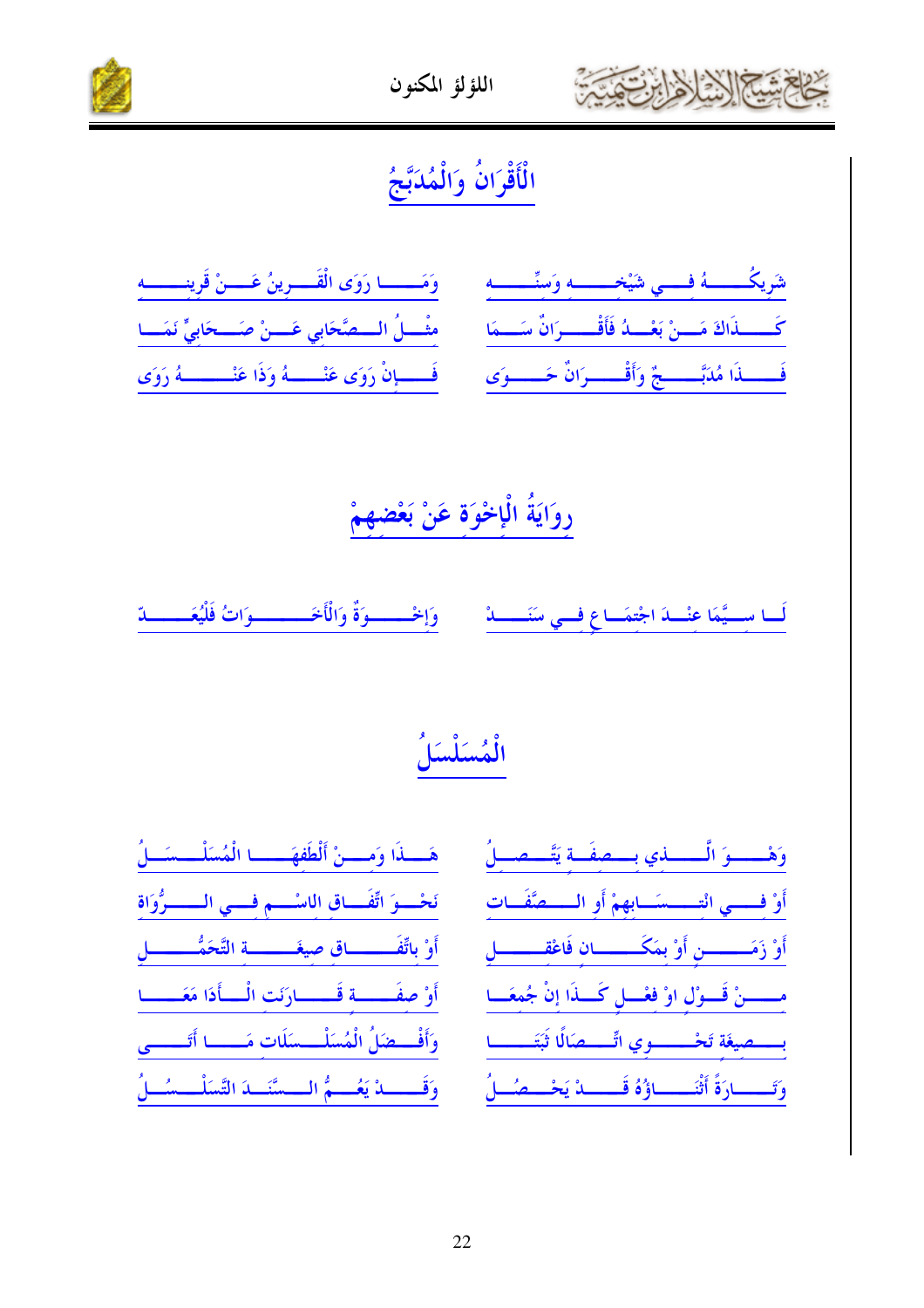





## طُرُقُ التَّحَمُّل وَصيَغُ الْأَدَاء

| وَصِيَــــــغُ الْــــأَدَا ثَمَـــــــانِ فَاعْــتَــــــنِ    |
|-----------------------------------------------------------------|
| قَــرَأْتُــــــهُ قُــــــري عَلَيْــــــه وَأَنَـــــا        |
| وَرَمَـــــزُوا (تنـــــا) إِلَـــــى حَدَّثَنَـــــا           |
| وَعَسِنْ عَلَــى الــسَّمَاعِ مِمَّـــنْ عَاصَـــرَا            |
| وَاشْتَـــــــرَطَ الْجُعْفــــي لُقيَّـــــــا يُعْلَـــــــمُ |
| ثُسِمَّ إجَسِسازَةً مَسْسِعَ الْمُنَسَاوَلَــــــة              |
| وَإِنَّمَـــــا تُعْتَــبَــــــــوُ الْإِجَــــــــازَهْ       |
| أَمَّــا عُمُومَّـــــا أَوْ لمَـــنْ لَـــمْ يُوجَــــــدِ     |
| وَالْخُلْــفُ فِــي مُجَــــرَّدِ الْمُنَاوَلَـــــهْ           |
| وَحَذَفُـــــوا قَـــــالَ بـــصيغَــة الْـــأَدَا              |
| وَكَتُبِسُوا الْحَسَاءَ لِتَحْوِيسِسَالِ السَّسَّنَسَةُ         |

سَمِعْتُـــــــــهُ حَــدَّثَنـــــــــي أَخْبَرَنــــــــي أَسْسِمَعُ ثُسِمٌّ انْبَسأَنِي وَالْجَمْسِيعُ نَـــا وَ(نَــا) وَبَالْهَمْــــز إلَــى أَخْبَرَنَــــا مسسنْ مُدَلِّــــــس فَــلَــــــنْ تُعْتَبَــــــرَا وَشَيْخُــــــــــــــهُ وَرَدَّ ذَاكَ مُــــــــــسْلـــمُ أَوْ دُونَهَـــــــا كتَابَـــــــةً أَوْ قَاوَلَـــــــة إِنْ عَـــيَّنَ الـــشَّخْصَ الَّــــذي أَجَــــــازَهْ تَوَسَّــعًــــــــا فَلَيْــــــــسَ بِالْمُعْتَمَــــــــــد كَــذَاكَ فـــى الْإعْلَـــام وَالْإيــــصَاء لَــــهْ كتَابَـــــةً وَلْيَتْلُهَـــــا مَــــــنْ سَـــــرَدَا وَالْفَسْظُ بِهَسْسًا إِذَا قَسْرَأْتَ ذُونَ مَسْسَدّ

### أَسْمَاءُ الرُّوَاة وَأَنْسَابُهُمْ وَكُنَاهُمْ وَأَلْقَابُهُمْ

أَلْقَــــــــابهمْ أَنْـــــسَـــابهمْ فَلْيُعْتَـــنَـــــــــا ثُــــمَّ بأَسْمَــــــــاء الــــــرُوَاة وَالْكُنَـــــــى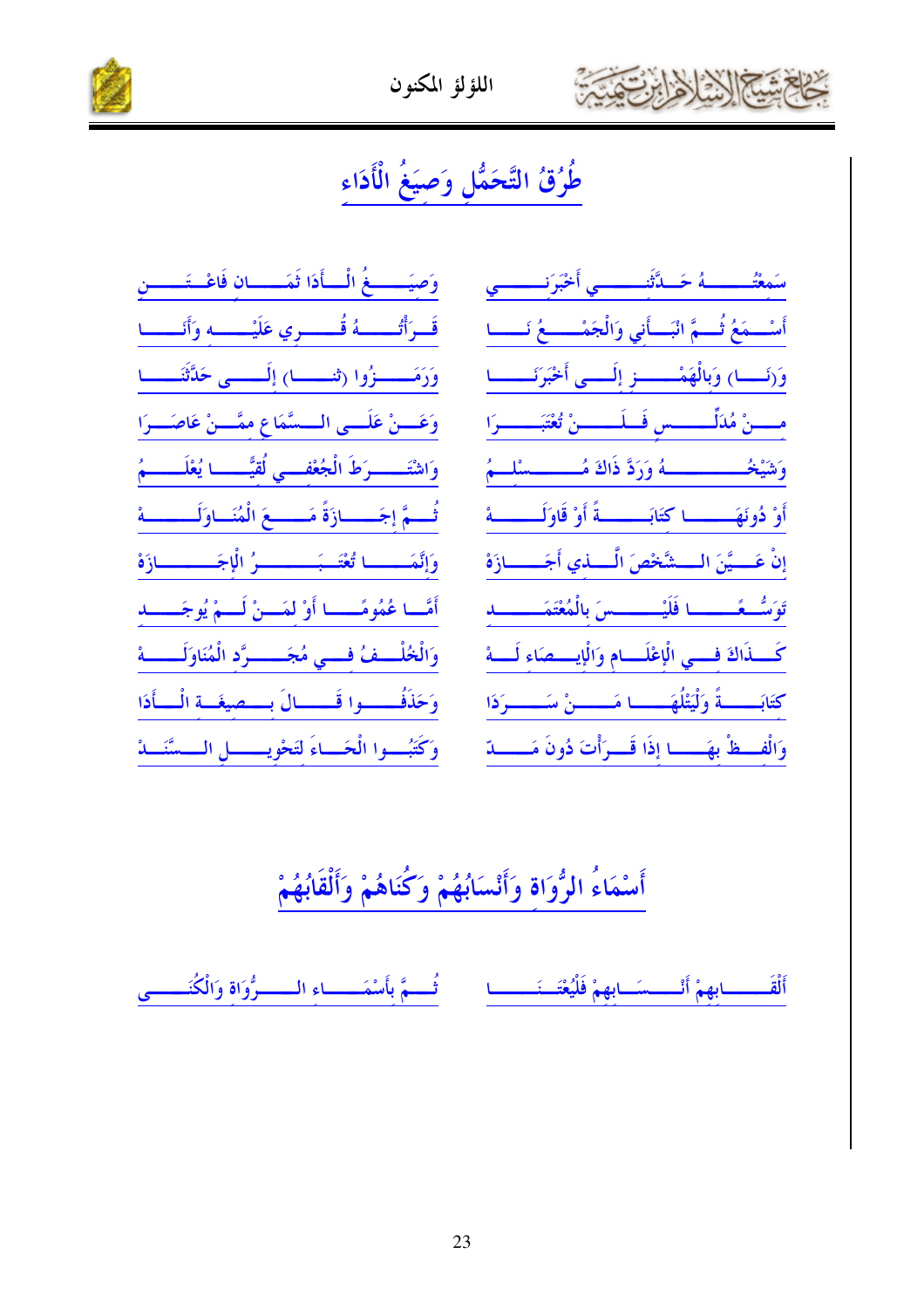

اللؤلؤ المكنون



### مَوَالِيدُ الرُّوَاةِ وَوَفَيَاتُهُمْ وَطَبَقَاتُهُمْ

| وَطَبَقَهِ اتِهِمْ كَسِسْدَا أَحْسِوَالِسِسْمِهِمْ ﴾ وَالْوَفَيَسْسَسَاتٍ وَالْمَوَالِسِسْسَلِدِ لَهُ سَسَمْ |  |
|--------------------------------------------------------------------------------------------------------------|--|
| فَــــرَاجِعِ الْكُتْــبَ الَّتِــي بِهَــــا تَفــى مَــــوْلَى لَمَـــذِي مَحْـــضُ نَقْـــلِ فَـــاعْرِف  |  |
| وَمَسا حَسوَى التَّهْسليبُ مَسسعْ تَقْرِيسبِ مَكْطَبَقَاتِسسسسهمْ وَكَالتَّسلُهِيسسسسبِ                      |  |

### الْمُتَّفقُ وَالْمُفْتَرقُ

| وَاخْتَلَــفَ الْأَشْــخَاصُ فَهْــوَ الْمُتَّفِــقْ       وَمَــــا بِلَفْــظِ أَوْ بِرَسْــــــمِ يَتَّفِــــقْ |  |
|-------------------------------------------------------------------------------------------------------------------|--|
| رَاوِي الْوُضُسِيو وَصَسِيسَاحِبُ الْسِيأَذَانِ ۚ فَحْوُ ابْسِنِ زَيْسَةٍ فِسِي السَّصِّحَابِ اثْنَسَانِ          |  |

### الْمُهْمَلُ

بسمسماون تشيمسمز فَمُهْمَمسِيلٌ وَلَسا وَفِي الْبُخَـــــارِي مِنْـــهُ جَاكُــــــمُ سِـــمَةْ وَيُعْرَفَــــــان باخْتــــصَـــاص النَّاقـــــــــل

| فسي اللسْسم وَاسْسمِ الْسَأَبِ ثُسَمَّ أُطْلِقَــا       |
|----------------------------------------------------------|
| يَستَصُرُّ إِنْ كَلَاهُمَسْسَا قَسَسَدْ عُسَدَّلَا       |
| أَوْضَحَهَـــــا الْحَـــافِظُ فِـــي الْمُقَدِّمَــــهْ |
| وَحَيْسَتْ لَسَا فَبِالْقَسِرَائِسِسِنِ ابْتَسْسَلِي     |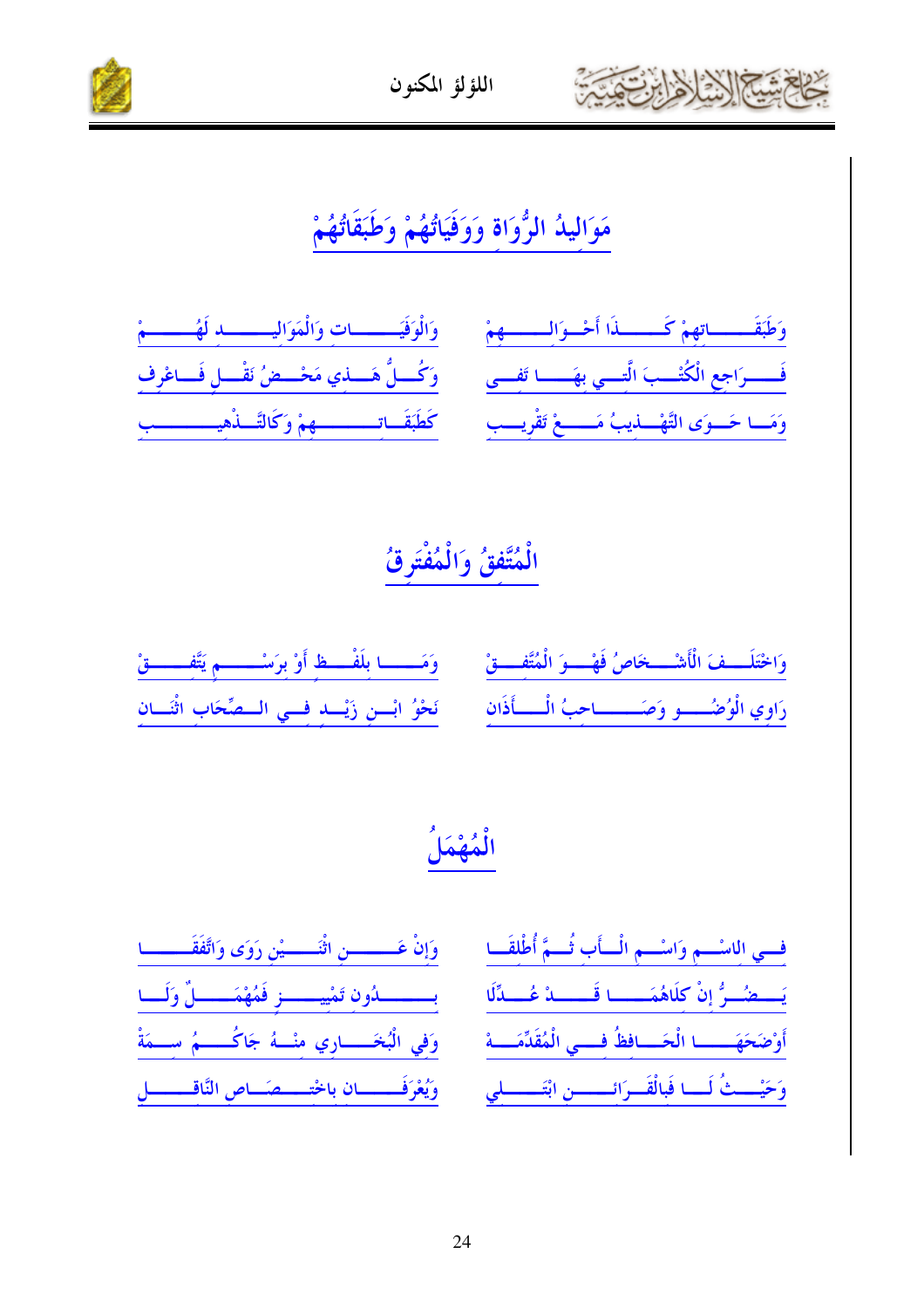



٢

| مَسعَ اتِّفَساقِ اللَّهُ وَفَهْسُوَ الْمُؤْتَلِسِفْ مِنْ وَمَسْسَا يَكُسُونُ النُّطْسِقُ فِيسِهِ يَخْتَلِسِفْ                      |  |
|------------------------------------------------------------------------------------------------------------------------------------|--|
| وَكَالنَّــــــشَــائِي بِالنَّــــــسَائِي فَانْتَبـــــــهْ $\frac{3}{2}$ فَحْـــــوَ شُـــعَيْتِ بِــــشُعَيْبِ يَـــشْتَبَــهْ |  |

#### الْمُتَشَابِهُ

| وَمَــا بِــه الْأَسْمَـــــا وَالْآبَــــا تَتَّفــــقْ         | فسي الرَّسْـــــمِ وَالْآبَـاءُ فِيــهِ تَفْتَـــــرِقْ |
|------------------------------------------------------------------|---------------------------------------------------------|
| في النُّطْــق أَوْ بـــالْعَكْس فَهْــوَ الْمُـــشْتَبة          | وَهْــوَ بِالْاعْتِنَــا جَدِيـــوٌ فَـاعْنَ بِـــهْ    |
| كَسابْسِ عَقِيسِسلِ وَعُقَيْسِسلِ وُجِسْسَدَا                    | كلَاهُــمَــا كَــــانَ اسْمُـــهُ مُحَمَّـــــدَا      |
| وَمَثَــــــلُ الْعَكْــــــسِ ابْنَـــــــي النُّعْمَـــــــانِ | سُرَيْسِجُ فَاعْلَــــمْ وَشُرَيْــــخُ الْثَـــــانِي  |

أَنْوَاعٌ تَتَوَكَّبُ مِمَّا سَبَقَ

فِيهَـــا افْتِــرَاقٌ فَــــادْرِ وَاجْتِمَــاعُ مَـــوَفِيــه مَـــوْمَــــا قَبْلَــــهُ أنْـــوَاعُ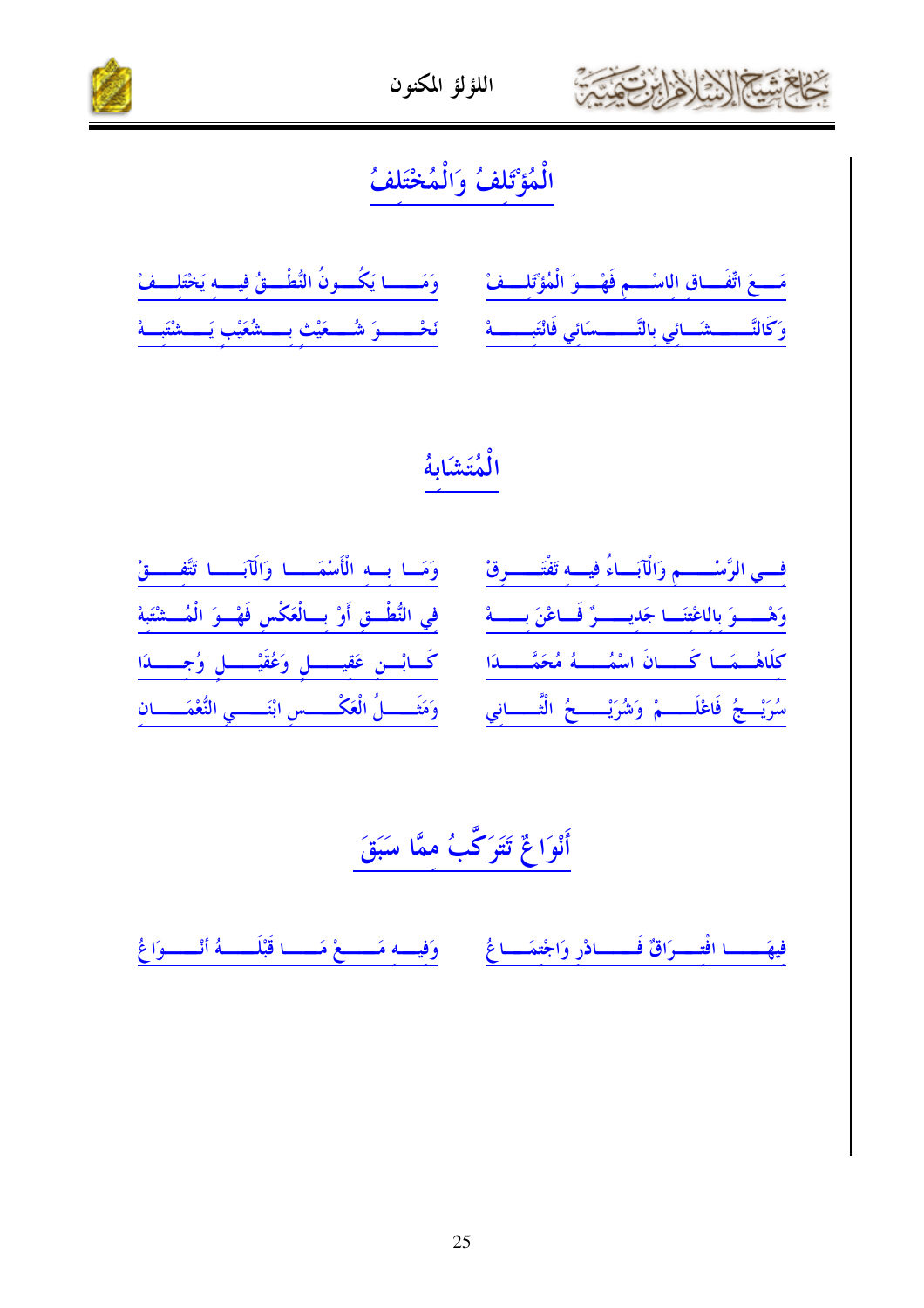

#### اللؤلؤ المكنون



# الْوُحْدَانُ

| وَلْيَعْسِرِفِ الْوُحْسِدَانَ وَهْسُوَ مَسْنْ رَوَى        |  |
|------------------------------------------------------------|--|
| وَمَــِـــنْ كِلَــا هَـــذَيْنِ فِيــــه وُجِــــدَا      |  |
| وَمَـــــنْ لَـــــهُ اسْـــمٌ مُفْــرَدٌ أَوْ لَقَـــــبُ |  |
| كَـــسَنْـــلَرِ أَوْ كَـــسَــفينَـــةَ التَّقـــــــي    |  |

| غَسِنْ وَاحِسِسْلِهِ وَعَنْسُهُ رَاوِ لَسَنَا سِسْوَى                |  |  |  |
|----------------------------------------------------------------------|--|--|--|
| أَوْ مَسا رَوَى إِلَّسا حَدِيثَــــا وَاحِـــــدَا                   |  |  |  |
| أَوْ كَــُنْيَـــــــةٌ مُفْــــــرَدَةٌ أَوْ نَــــسَــبُ           |  |  |  |
| أبُـــــــــو الْعُبَيْدَيْـــــــــنِ وَنَحْـــــــوُ اللَّبَقــــي |  |  |  |

### طَبَقَاتُ الرُّوَاة

| وَللشَّسْسَرَاكَ يُطْلَقُسَسَـونَ الطَّبَقَـــــــــة     | فِي السسِّنِّ مَسعْ لِقَسسا السشُّيُوخِ حَقِّقَسهْ |
|-----------------------------------------------------------|----------------------------------------------------|
| وَاخْتَلَـفَ اصْــطلَاحُ مَــنْ قَــدْ صَنَّفَـــا        | في الطَّبَقَــات وَهْــوَ عُــرْفٌ لَــا خَفَــــ  |
| وَقَـــدْ يَكُـــونُ الـــشَّخْصُ أَيْـــضًا عنْـــدَهُمْ | مسسنْ طَبَقَــــات باعْتبَــــارَات لَهُـــــمْ    |

### مَرَاتبُ التَّعْديل

| وَالْعِلْــــمُ بِالتَّعْــــديلِ وَالتَّجْــــريحِ مــــنْ  | .<br>ئقيسسىق قَمِسسسىنْ       |
|--------------------------------------------------------------|-------------------------------|
| مَرَاتِــبَ التَّعْدِيــــــلِ سَبْعَــــا رَتِّـــب         | خبَــــة النَّبـــي           |
| فَأَفْعَــــلُ التَّفْــــضيل أَوْ مَــــا أَشْبَهَـــــــا  | .<br>يُـــــه الْمُنْتَهَـــى |
| ثُـــمَّ مُؤَكَّـــــــدٌ بتَكْريـــــــــر الــــصِّفَـــهْ | مَـــا رَادَفَــــهُ          |

أَهَمٌ ــــه فَهْ ے بتَخ أَوَّلُهَـ \_\_ أُبُـــوتُ صُ \_\_\_\_ل الْحفْ\_\_ظ إلَهْ كَتْقَـــة ثقَـــــةْ كَـــذَا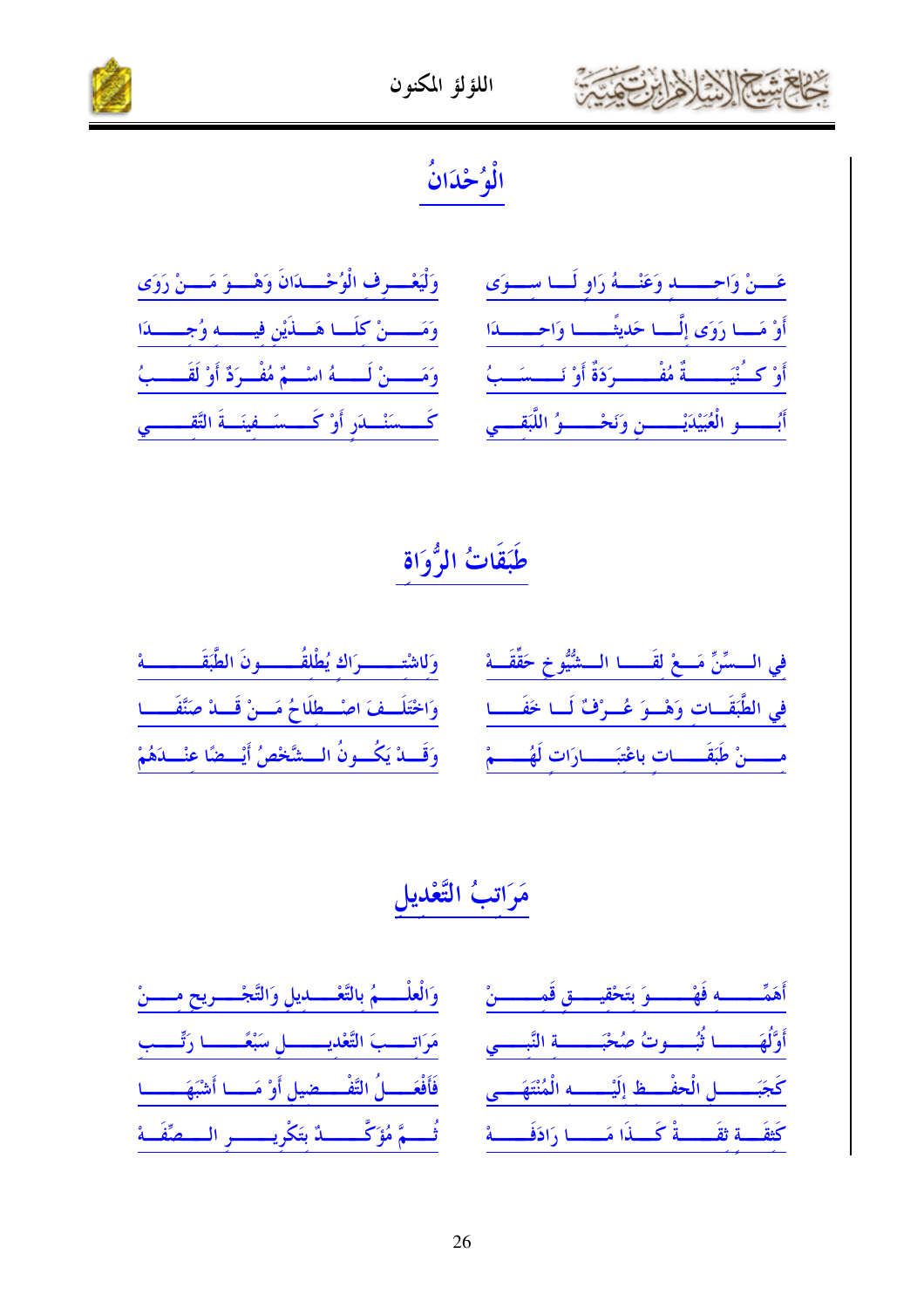



| تُــــمَّ بوَصْــف وَاحــد مَـــا أُكِّــــدَا            | كَحَسَافظ ثَبْست ثقَسةْ قَسسدْ أُفْسسردَا                    |
|-----------------------------------------------------------|--------------------------------------------------------------|
| تُسمَّ صَسلُوقٌ أَمنُسوا لَسا بَسأْسَ بِسسهْ              | فَسْمَالِحُ الْحَسْدِيثِ مَسْمٍّ مُقَارِبِسِسِهِ             |
| ثُــــــمَّ صُوَيْلِــــــــحٌ وَمَـــــا مَاثَلَهَـــــا | مسنَ السعنِّفَات قسسْ بتَرْتِيسب لَهَسا                      |
| وَالْخُلْــفُ فَــي التَّعْــديل مَــعْ إِبْهَــام        | وَالــــــرَّدُّ قَــــــوْلُ أَكْثَــــــر الْأَعْلَـــام   |
| كَقَوْلِـــه أَحْبَرَنـــي الْعَــــــالُ الثَّقَــــــهْ | مَــــا لَـــمْ يَكُـــنْ عُرْفَــا لَـــهُ فَحَقّقَــــــهْ |

الْجَرْحُ مِمَّنْ يُقْبَلُ وَمَتَى؟

| صِيَسِسِسَانَةً للسَسْشِّرْعَـةِ الْمَكَرَّمَـــــة مَسَـــة الْجَـــوْحُ عِنْـــة الْـــدَّاعِ نُـــصْحْ فَاعْلَمَـــة                      |
|----------------------------------------------------------------------------------------------------------------------------------------------|
| مُطَّلِّــع يُقْبَـــلُ مِنْــــهُ القَــــــولُ فيـــــــهْ $\frac{\epsilon}{2}$ وَإِنَّمَـــا يَجُــوزُ مِــــــنْ عَـــــدُل فَقيــــــهْ |
| وَكُونُـــــهُ مِــــنْ وَاحِــــــــدِ مُعْتَبَــــــــرَا مَـــ وَالرَّاحِــــــــحُ اشْــــتِرَاطُ أَنْ يُفَــــسَّــرَا                  |

الْحَذَرُ مِنَ التَّسَاهُلِ فِي التَّجْرِيحِ

فيـــــه وَمـــنْ خَـــــوْضِ بلَـــا تَأَهُّـــلِ ۚ وَلْيَحْـــذَرِ الْعَبْـــدُ مــــــنَ التَّـــسَاهُـــلِ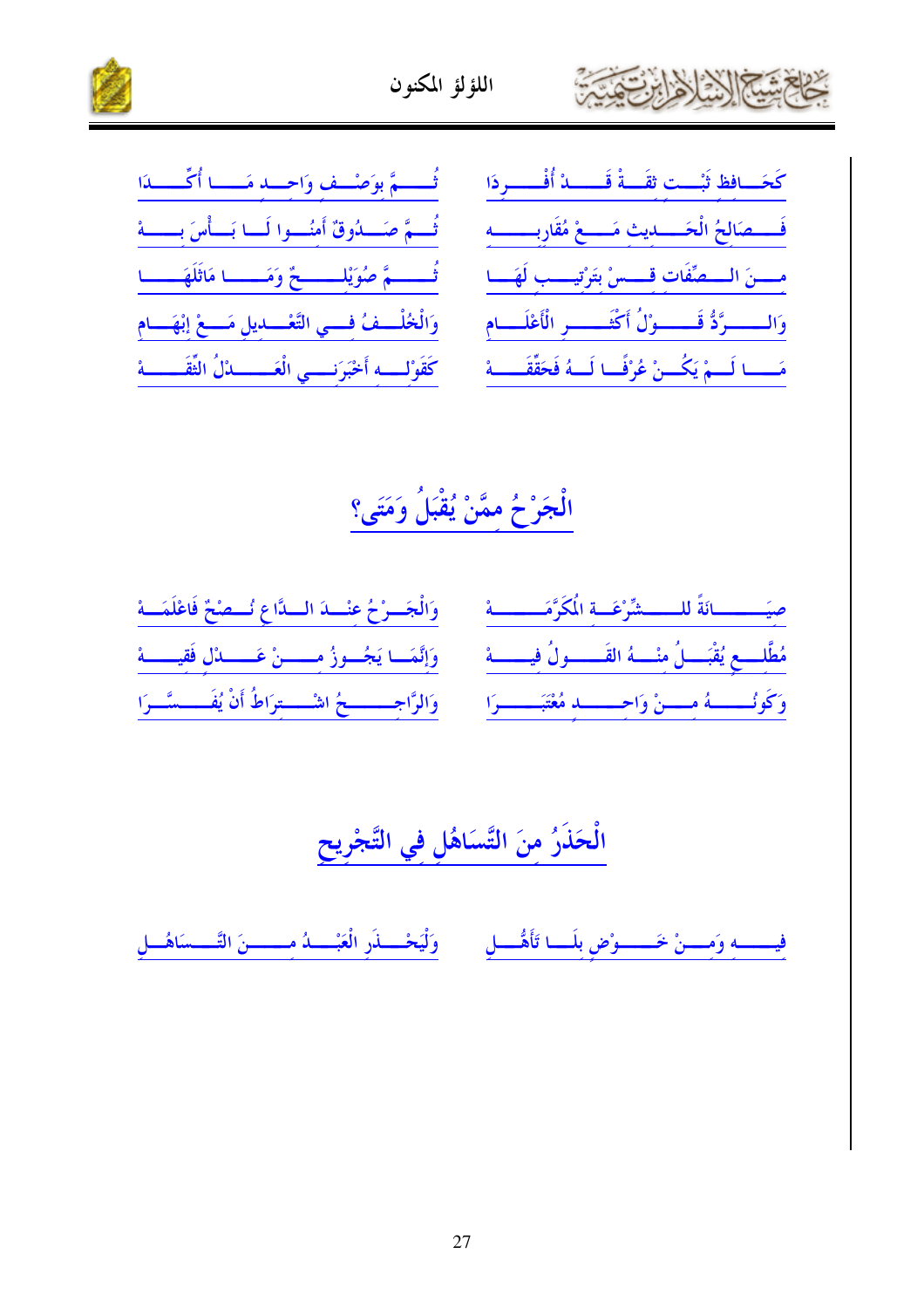

اللؤلؤ المكنون



### مَرَاتبُ التَّجْريح

مَرَاتـــبُ التَّجْــــريح سَبْـــــــعٌ فَاكْتُــــــب يَليسه كَـــــذَّابٌ وَوَضَّـــاعٌ دَعُــــوا رَابِعُهَمْمُسْسَا مُتَّسْهَمْ مِسْمٌ بِالْكَمْسْمَسْسَلَفِ لَــــيْسَ بمَــــأْمُون كَــــذَا فيـــــــــه نَظَـــــــرْ يَليـــــه مَطْـــــــرُوحٌ وَوَاه أَيُّ شَـــــــىْ وَهَــــــــؤُلَاءِ عَنْهُـــــــمُ لَــا يُكْتَــــــبُ تُـــمَّ ضَـــعيفٌ مُنْكَــــــرٌ مُـــضطَــربُ لَسيْسَ بِسِذَاكَ فِيسِسِهِ خُلْسِفٌ طَعَنُسِـــوا تَعْسِرِفْ وَتُنْكَسِرْ فِيسَه قَسَسْدْ تَكَلَّمُسْسَوا 

كَأكْسنَب النَّــــــــاس ورُكْــــن الْكَــــــــــذب وَبَعْـــدَهُ يَكْـــدَبْ كَـــدَاكَ يَــضَــعُ وَالْوَضْــعِ سَاقــــطْ هَالــكِّ كَذَاهــــب مَتْسِرُوكُ عَنْــــهُ سَكَتُـــــــوا لَـــا يُعْتَبَـــــــرْ مُمَــــــوّة ارْم بــــــــه لَيْــــــــسَ بــــشَـــىْ مَــا قَـــدْ رَوَوْهُ بَــــلْ عَلَيْـــــــه يُـــضْــرَبُ فَفيهم ضَمْعَةٌ أَوْ مَقَمْسَالٌ مُوجِمْسِبُ فيهم كَــــــــــداً سَــــيِّيُّ حفْـــــــظ لَيِّـــــــنُ وَكَتُبْـــــوا عَـــــنْ هَؤُلَـــاء مَـــــا نَمُـــوا وَعِلْمِسْسُمُ ذَا النَّسْسُوْعِ مُهِسْمٌّ فَانْتَبِمْسَسَهْ

حُكْمُ تَعَارُضِ الْجَرْحِ وَالتَّعْديلِ

وَقَــــدِّم الجَــــــــرْحَ عَلَــــى التَّعْديــــــــل عنْـــدَ الْجَمَاهيـــــــر عَلَـــى تَفْـــصيـــل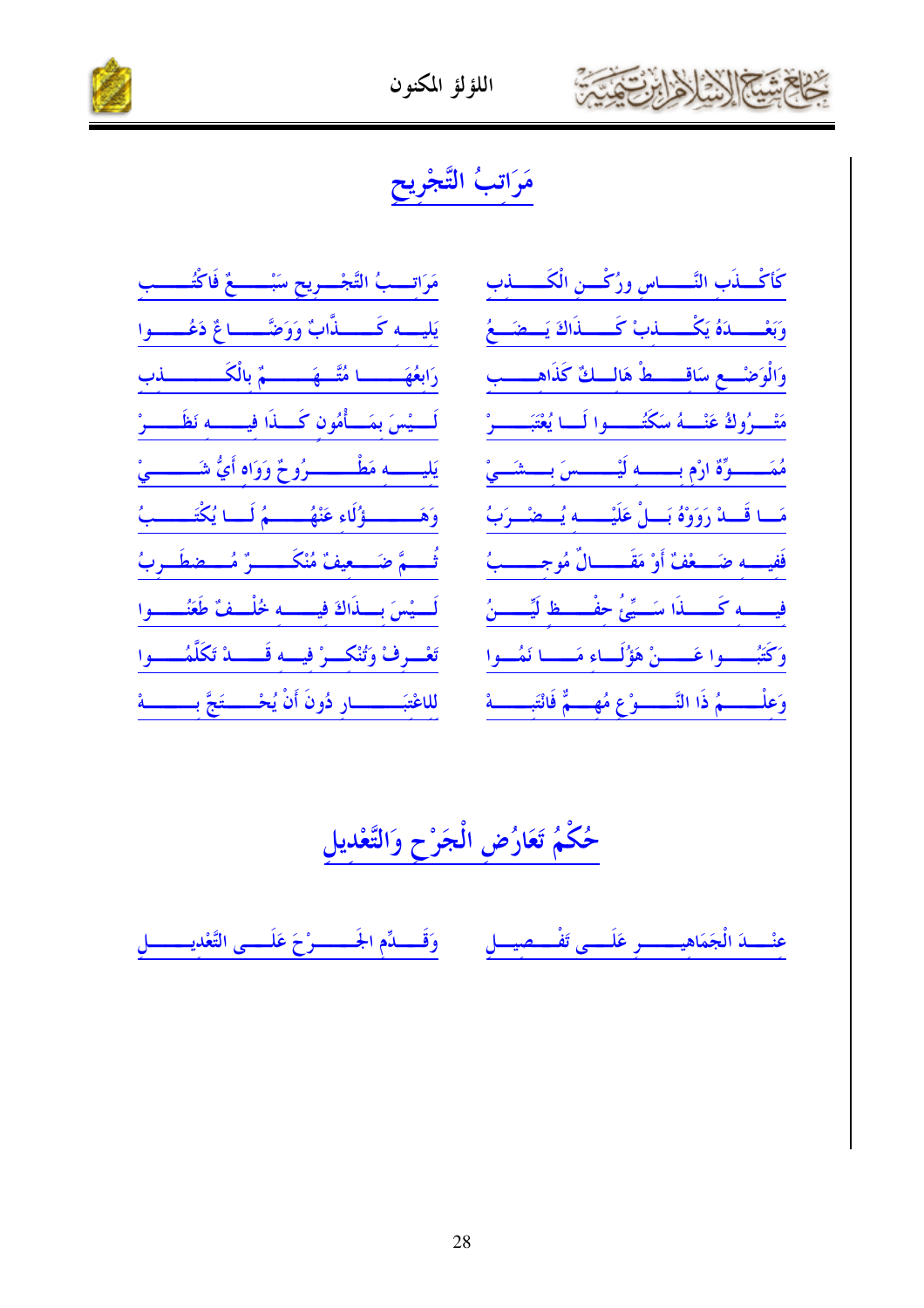



الْمُبْهَمُ

| فِسِمِ سَسِّنَدٍ وُقُوعُهَمْ ا أَوْ مَتْسَسِّنٍ ﴾ وَالْمُبْهَمَـــاتُ مِسْنْ أَهَــــمِّ الْفَــــنّ                                  |
|---------------------------------------------------------------------------------------------------------------------------------------|
| أَوْ أَخْــــــــــذِهَا عَــــــنْ عَـــــالمِ مُحَقَّـــــــــقِ         وَعلْمُهَـــــا يُــــــدْرَى بجَمْـــــع الطُّــــــــرُق |

أَسْبَابُ وُرُود الْحَديث وَتَارِيخُهُ

تَــــارِيخِهِ مِــــنَ الْمُهِـــــمِّ فَحُـــــــذَا من وَعِلْـــمُ أَسْبَـــــابِ الْحَـــايثِ وَكَـــــذَا

### مَعْرِفَةُ الْوَلَاء

وَلْيُعْسِرَفْ الْــــــوَلَا عَلَــــى أَقْــــسَــ بالعتْــــــــق وَالحُلْـــــف وَبالْإِسْــــــــلَام  $\overline{a}$ 

سنُّ التَّحَمُّلِ

وَصَحَعَ مَسِعْ تَمْيِيْسِسْوْهِ التَحَمُّــــــلُ أَمَّــــــــا الْـــــأَدَا فَوَقْتُــــــــهُ التَّــــــــأَهُّلُ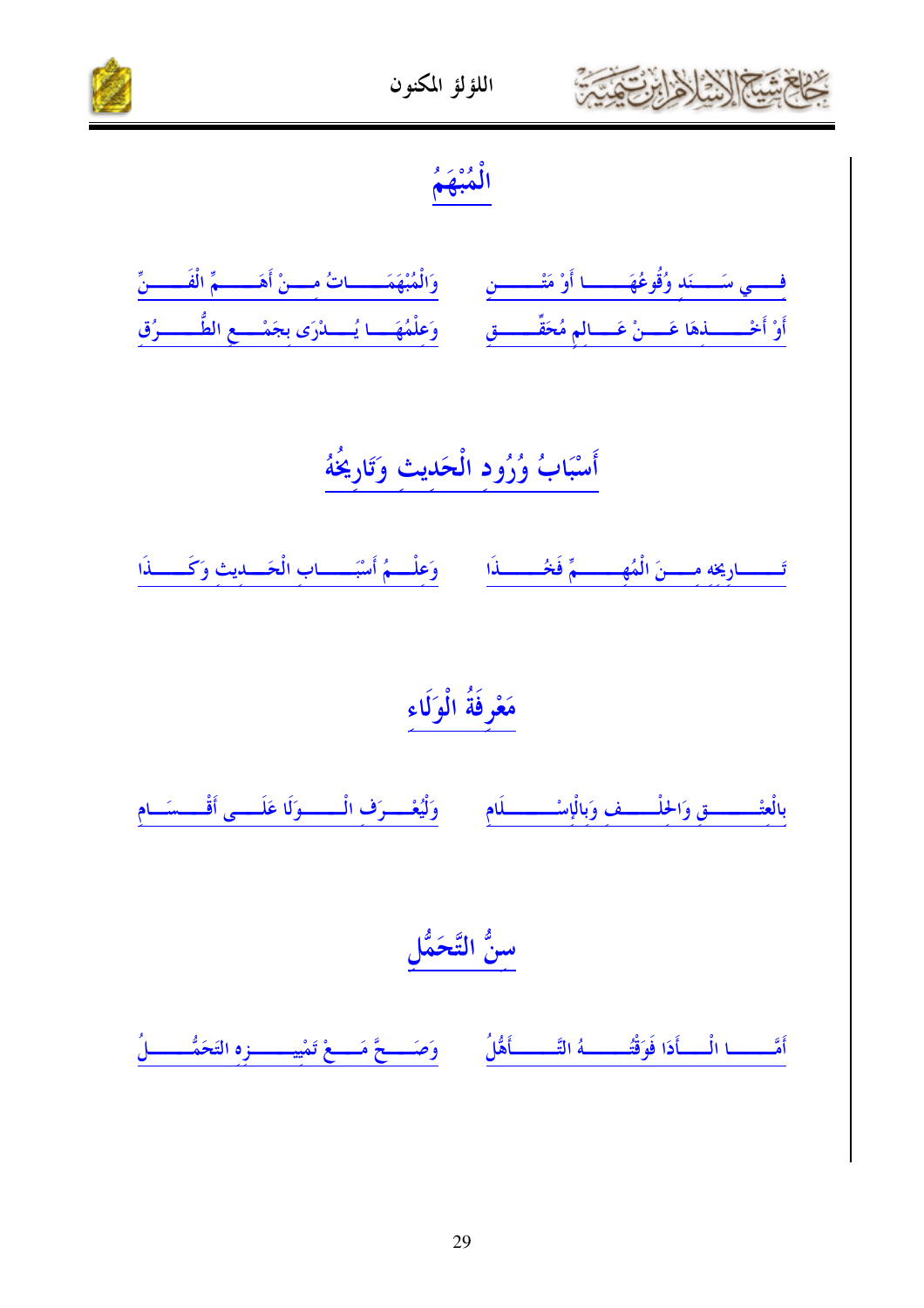



### آدَابُ الشَّيْخِ وَالطَّالِبِ

مَـــا يَنْبَغـــي للـــشَّيْــخ وَالطُّـــــلَّاب وَلْيَعْـــــــــرف الطَّــالــــــبُ للْـــآذاب

### صفَةُ كتَابَة الْحَديث وَضَبْطه

| والمصنُّع فسي كتَابَه الْحَديسيث                           |  |
|------------------------------------------------------------|--|
| وَاعْسَتَنِ بِالسَّصَّبْطِ وَبِالتَّسْصُحِسِــحٍ لَـــــهْ |  |
| وَرِحْلَةً فيــــــه كَــــــذَا التَّـــصْنيفَ لَــــــهْ |  |
| وَاعْسِرِضْ عَلَـــى شَـــيْخكَ أَوْ ثَـــان ثقَـــهْ      |  |
| وَعِنْــلَمَــــا يَـــسْمَعُــهُ لَــا يَـــشْتَغــلْ     |  |

|  |  | وَالْعَـــرْضِ وَالـــسَّمَــاعِ وَالتَّحْــــــديث      |
|--|--|----------------------------------------------------------|
|  |  | فَاكْتُبْـــهُ وَاضِــعًا وَبَيِّــــنْ مُــشكِلَـهْ     |
|  |  | وَمَسًا بِـسَّــهِ مِسْسَنِ الْتِبَــــاسِ شَكِّلَــــهُ |
|  |  | أَوْ فَعَلَــى أَصْـــــلٍ صَحِيــــــحٍ حَقَّقَـــــهُ  |
|  |  | بسستاًيِّ شَسمٍ ْءِ بِاسْتِهَسَاعِسسِهِ يُخِسسالِّ       |

# صفَةُ أَدَاء الشَّيْخِ لِحَديثه

| وَالسَّشَّيْحُ مِسْنُ أَصْسَبِلِ لَسَهُ يَسْؤَدِّي      | سىراد          |
|---------------------------------------------------------|----------------|
| وَوَاجِــــــــــبٌّ أَدَاؤُهُ بِلَفْظِـــــــــــــه   | $\overline{a}$ |
| وَبِحَــــــــديث مـــــصْـــرِه فَلْيَبْتَــــــــدي   | أحصب           |
| وَكُثْسِيرَةَ الْمَسْسَمُوعِ فِيسِمْهِ يَعْتَنِــْسِمِي |                |

وَلْيَفْــــصل الْحَــــــــــديثَ دُونَ سَـــ لَـــا غَيْــــــــرِهِ إِلَـــا لِفَــــــوْتِ حِفْظِــ تُسمَّ حَسَدِيسَــثِ غَيــــرِهِ مِــنْ بَا ــــسَ بكَثْــــــرَة الـــشُّيوخ فَافْط أثيب